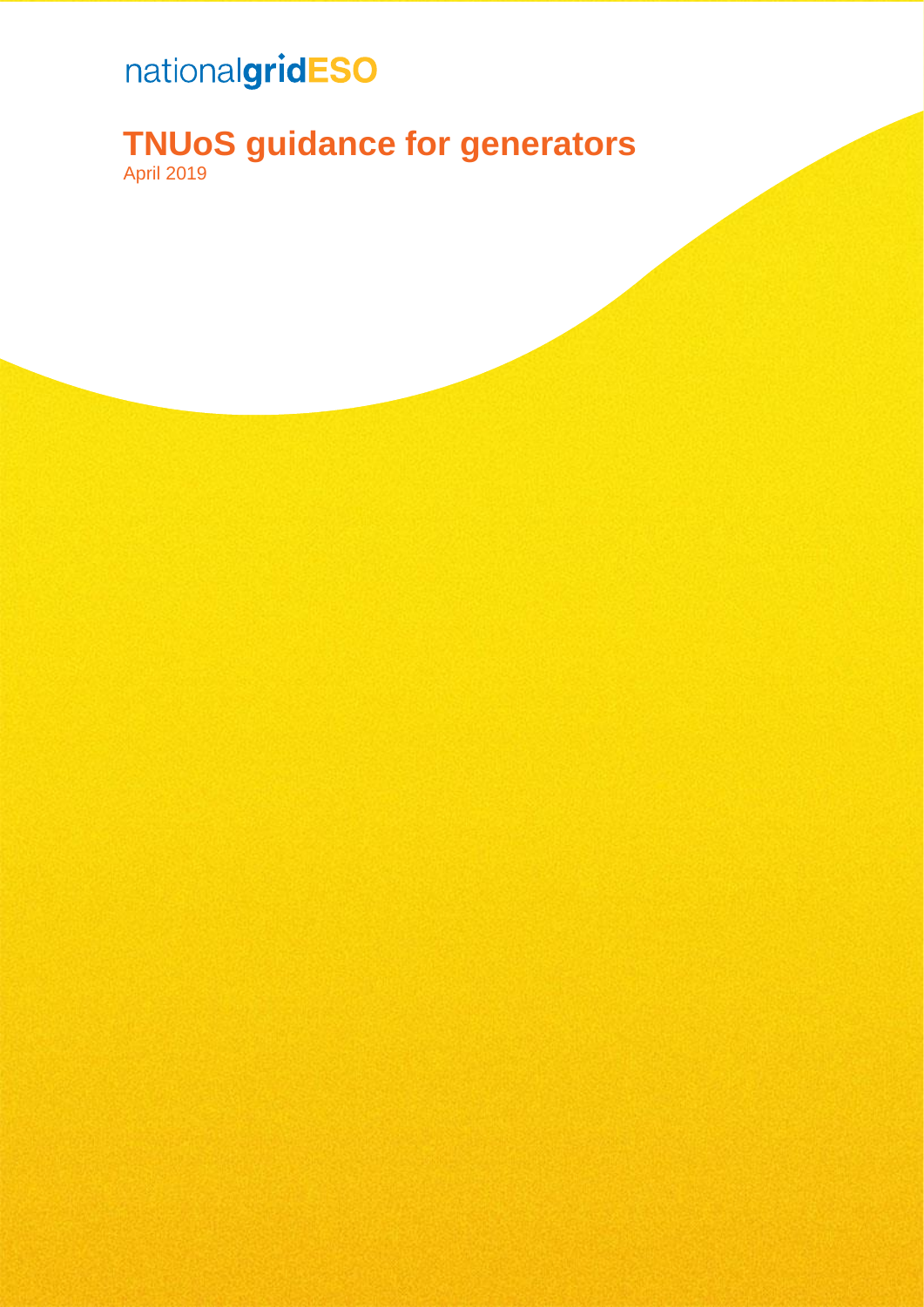### **Contents**

| I have either a Bilateral Embedded Licence Exempt agreement (BELLA), or no direct contract |  |
|--------------------------------------------------------------------------------------------|--|
|                                                                                            |  |
|                                                                                            |  |
|                                                                                            |  |
|                                                                                            |  |
|                                                                                            |  |
|                                                                                            |  |
|                                                                                            |  |
|                                                                                            |  |
|                                                                                            |  |
|                                                                                            |  |
| What are the components that make up the wider tariff, and how do they apply to different  |  |
|                                                                                            |  |
|                                                                                            |  |
|                                                                                            |  |
|                                                                                            |  |
|                                                                                            |  |
|                                                                                            |  |
|                                                                                            |  |
|                                                                                            |  |
|                                                                                            |  |
|                                                                                            |  |
|                                                                                            |  |
|                                                                                            |  |
|                                                                                            |  |
|                                                                                            |  |
|                                                                                            |  |
|                                                                                            |  |
|                                                                                            |  |
|                                                                                            |  |
|                                                                                            |  |
|                                                                                            |  |
|                                                                                            |  |
|                                                                                            |  |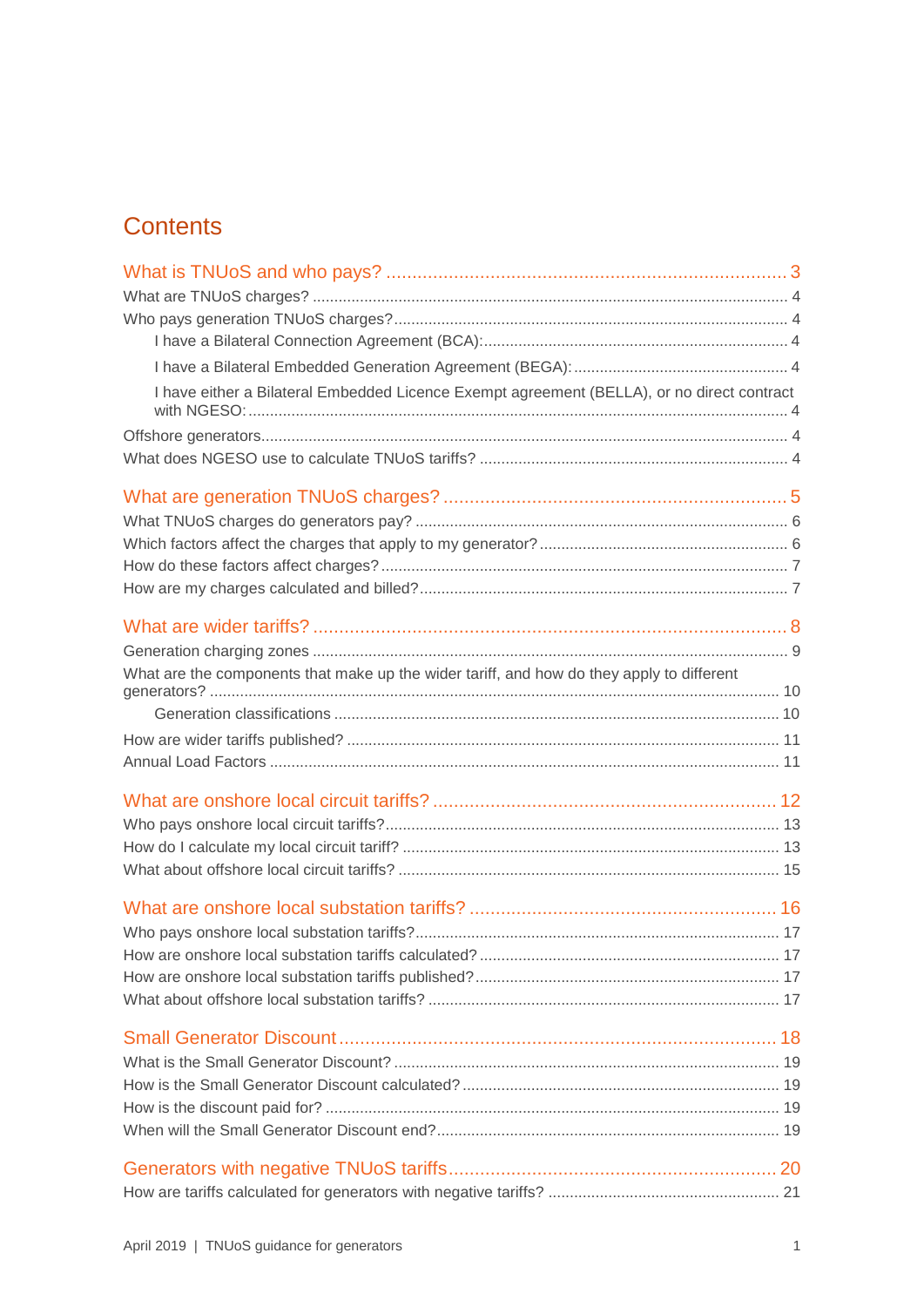For more information please contact the TNUoS team at For more information please contact the TNUoS team at<br>TNUoS.Queries@nationalgrid.com or call 01926 654633.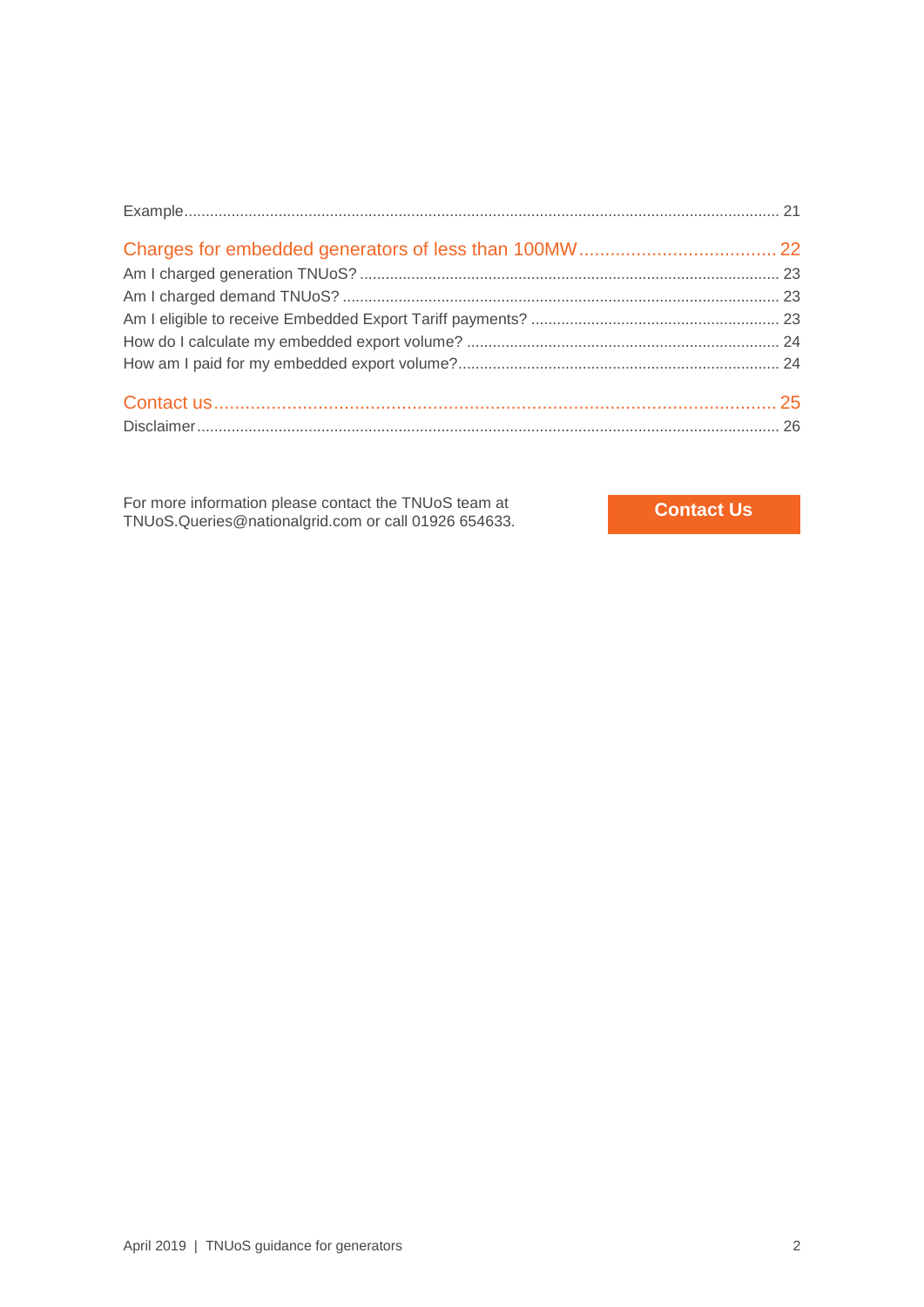<span id="page-3-0"></span>**What is TNUoS and who pays?**

<u>li i La</u>

 $\mathbb{R}^n$ 

I

 $\blacksquare$ 

III

**III** 

 $-$ uu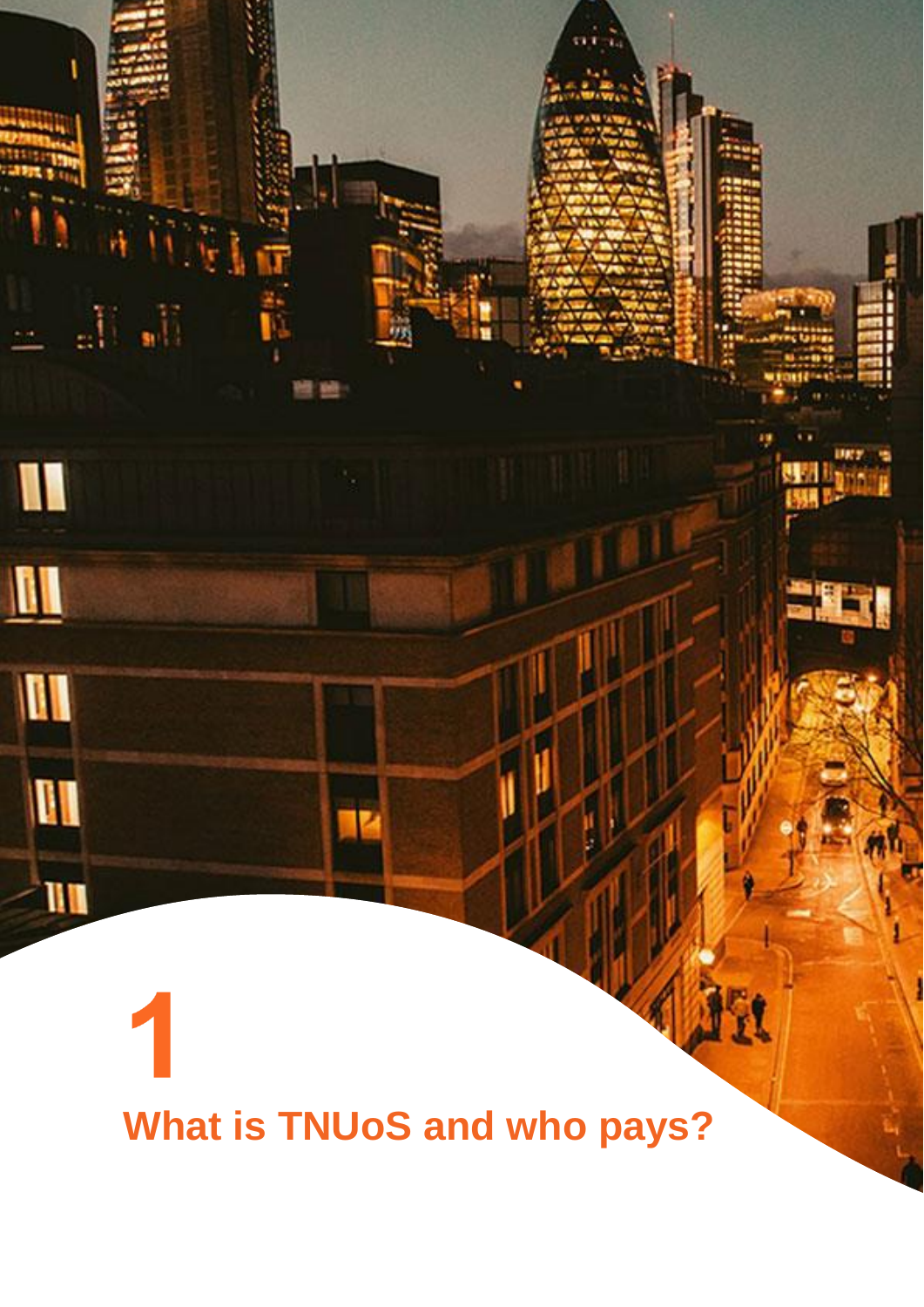### <span id="page-4-0"></span>What are TNUoS charges?

Transmission Network Use of System Charges (TNUoS) recover the money that GB Transmission Owners (TOs) spend on building, owning and maintaining transmission assets.

Generators and suppliers are set charges which differ depending on where they are located in the country, and also by how they use the transmission network. TNUoS tariffs are calculated, set and billed by us - National Grid Electricity System Operator (NGESO). We recover revenue from generators and suppliers and pay it to the TOs.

### <span id="page-4-1"></span>Who pays generation TNUoS charges?

It depends on what type of connection contract you have with National Grid Electricity System Operator (NGESO), and the size in MW of your Transmission Entry Capacity (TEC) as defined in your contract:

#### <span id="page-4-2"></span>I have a Bilateral Connection Agreement (BCA):

This means your generator is directly connected to the GB electricity transmission network, so you will pay generation TNUoS charges.

#### <span id="page-4-3"></span>I have a Bilateral Embedded Generation Agreement (BEGA):

- If your TEC is 100MW or more, then you will pay generation TNUoS charges.
- If your TEC is lower than 100MW, then you do not pay generation TNUoS charges.
	- Embedded generators with TEC lower than 100MW may be liable to receive Embedded Export payments for the power that they generate over Triad periods. See the [Am I eligible](#page-23-2)  [to receive Embedded Export Tariff payments](#page-23-2) section on page [23](#page-23-2) for further information.

#### <span id="page-4-4"></span>I have either a Bilateral Embedded Licence Exempt agreement (BELLA), or no direct contract with NGESO:

You do not pay generation TNUoS charges.

• Embedded generators with TEC lower than 100MW may be liable to receive Embedded Export payments for the power that they generate over Triad periods. See page [23](#page-23-2) for further information.

### <span id="page-4-5"></span>Offshore generators

Offshore generators will be liable to pay TNUoS for their use of the onshore transmission network. They will also have specific local charges for the offshore transmission network that they use to connect to the onshore network. A guide on these offshore local charges is available on our website:<https://www.nationalgrideso.com/charging/charging-policy-and-guidance>

### <span id="page-4-6"></span>What does NGESO use to calculate TNUoS tariffs?

We use our Transport & Tariff model (also known as the DCLF ICRP model) to calculate TNUoS tariffs. The model simulates system flows under two different generation situations. To obtain a copy of the model, and for details of tutorials on how to use it, please see our website: [www.nationalgrideso.com/tnuos](http://www.nationalgrideso.com/tnuos)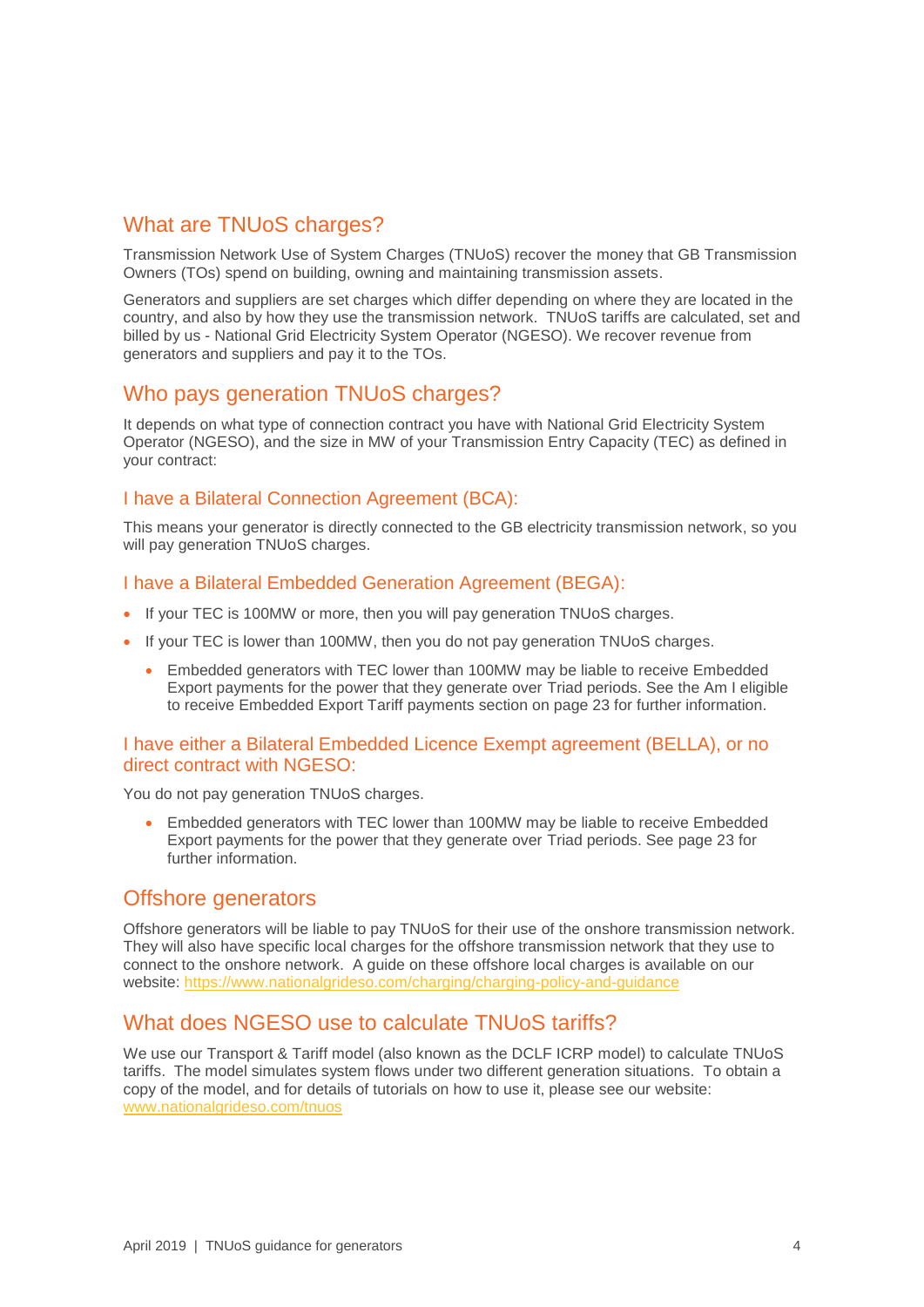## <span id="page-5-0"></span> $\overline{\mathbf{2}}$ **What are generation TNUoS charges?**

 $\mathcal{M}_{\text{eff}}$ 

 $\blacksquare$ 

 $\blacksquare$ 

 $\blacksquare$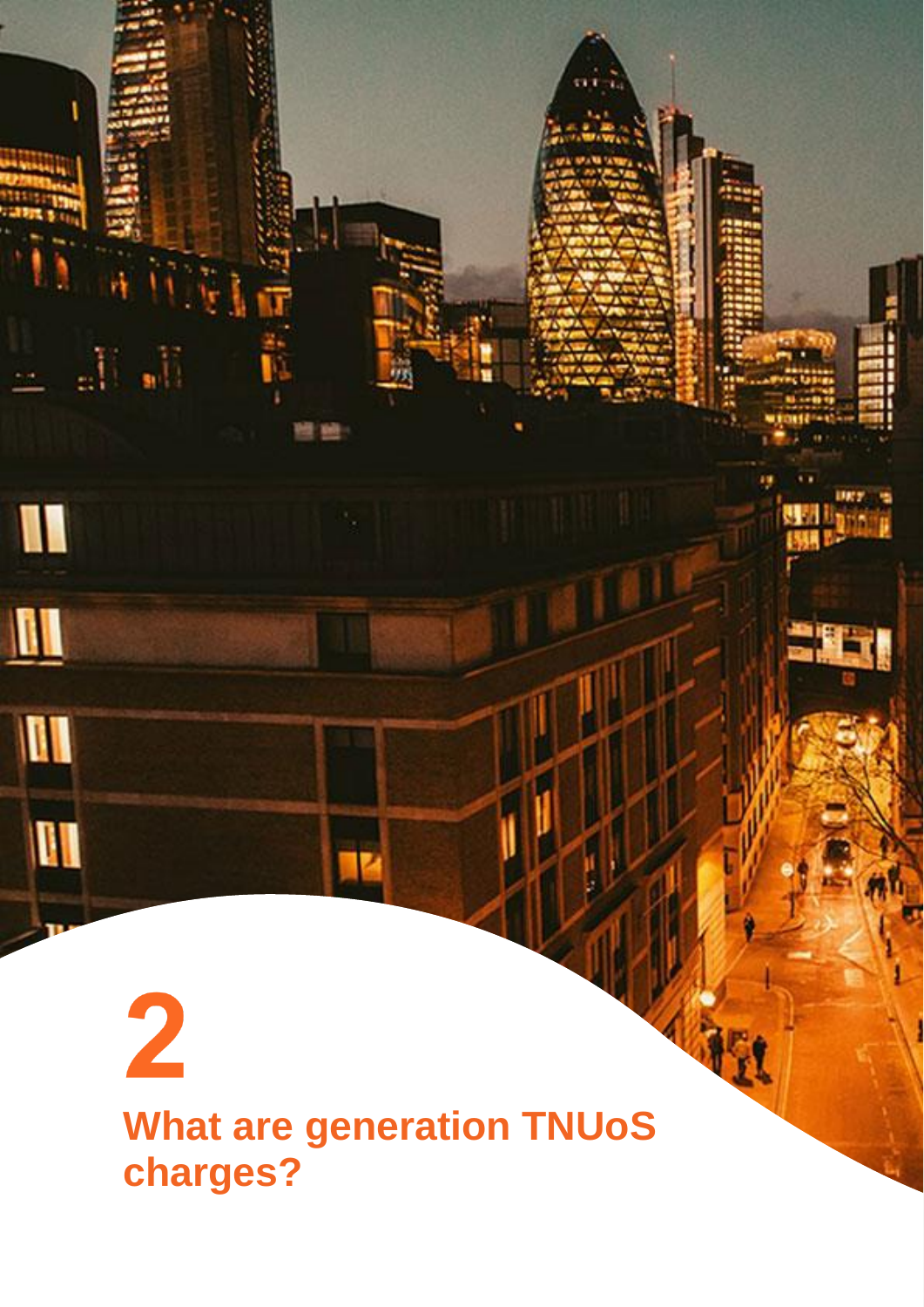### <span id="page-6-0"></span>What TNUoS charges do generators pay?

Generators which pay generation TNUoS will be charged several components, depending on their characteristics. The wider tariff applies differently depending on several factors, and the local elements differ according to the specific arrangements by which the generator is connected to the transmission network.

Different charges may apply to onshore generators compared to offshore generators.

The wider and local components are shown below



All components of TNUoS tariffs are multiplied by the TEC of the generator to calculate the annual TNUoS liability.

### <span id="page-6-1"></span>Which factors affect the charges that apply to my generator?

There are four factors that affect what charges apply to each generator:

- **TEC**: the amount of capacity (in KW) that the generator can use to connect to the transmission system according to their BCA/BEGA.
- **Geographic location**: currently there are 27 generation zones in Great Britain; this determines the wider tariff that applies to the generator.
- **Generator fuel type**: whether a generator is gas-fired or wind powered, for example, will determine how the wider tariff applies to them. It may also affect how the Annual Load Factor (ALF) is calculated for newly or recently commissioned generators.
- **Connection voltage**: generators connecting at 400kV and 275kV in England and Wales, or at 400kV, 275kV and 132kV in Scotland are directly connected to the electricity transmission system, and so will be charged TNUoS. Generators connected at lower voltages are embedded, and will pay TNUoS if they have 100MW or more TEC.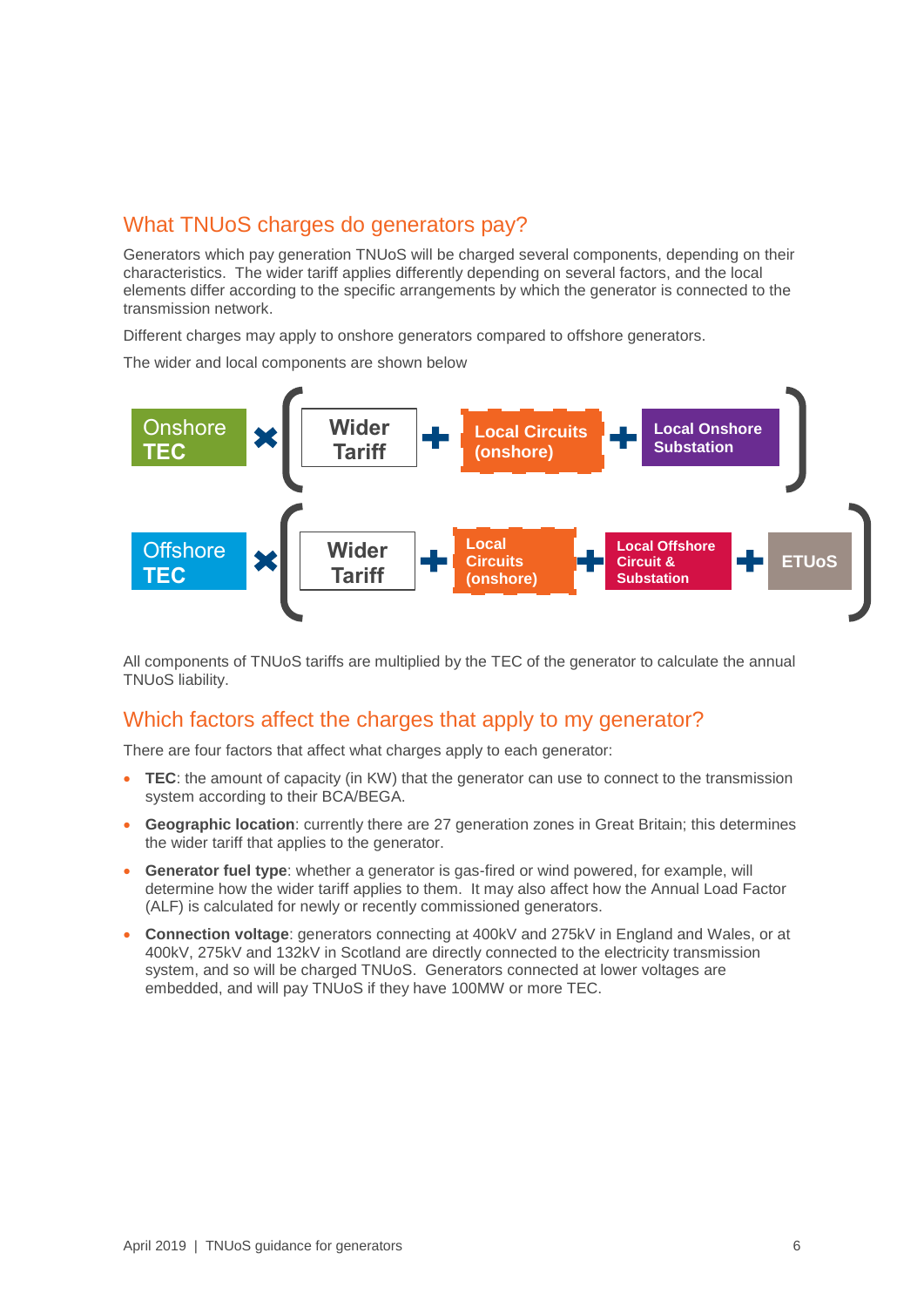### <span id="page-7-0"></span>How do these factors affect charges?

| <b>Charges affected:</b>                                | <b>TEC</b> | Geographic<br><b>location</b> | Generator<br>fuel type | <b>Connection</b><br>voltage |
|---------------------------------------------------------|------------|-------------------------------|------------------------|------------------------------|
| Wider tariff                                            | Yes        | <b>Yes</b>                    | Yes                    |                              |
| Local circuit tariff                                    | Yes        |                               |                        | <b>Yes</b>                   |
| Local substation tariff                                 | Yes        |                               |                        | Yes                          |
| Annual Load Factor (a component<br>of the wider tariff) | Yes        |                               | <b>Yes</b>             |                              |
| Offshore local circuit tariff                           | Yes        |                               |                        |                              |
| Offshore local substation tariff                        | Yes        |                               |                        |                              |
| <b>ETU<sub>o</sub>S</b>                                 | Yes        |                               |                        | Yes                          |

### <span id="page-7-1"></span>How are my charges calculated and billed?

All generation tariffs are published in £/kW. You should multiply the tariff for your generator by the TEC of the generator to derive your annual TNUoS charge.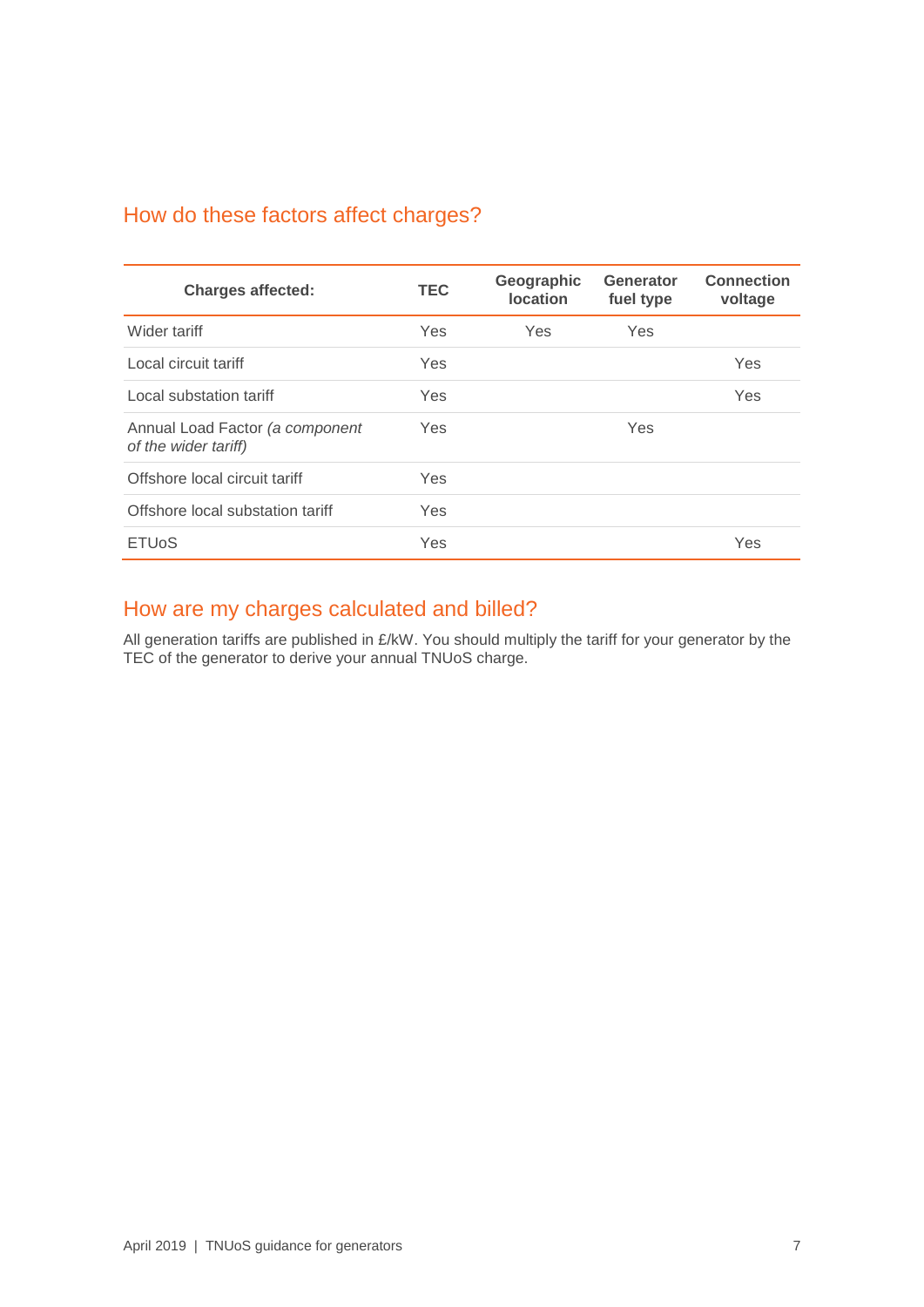# <span id="page-8-0"></span>3 **What are wider tariffs?**

 $\frac{1}{2} \prod_{i=1}^n \frac{1}{2}$ 

I

 $\blacksquare$ 

II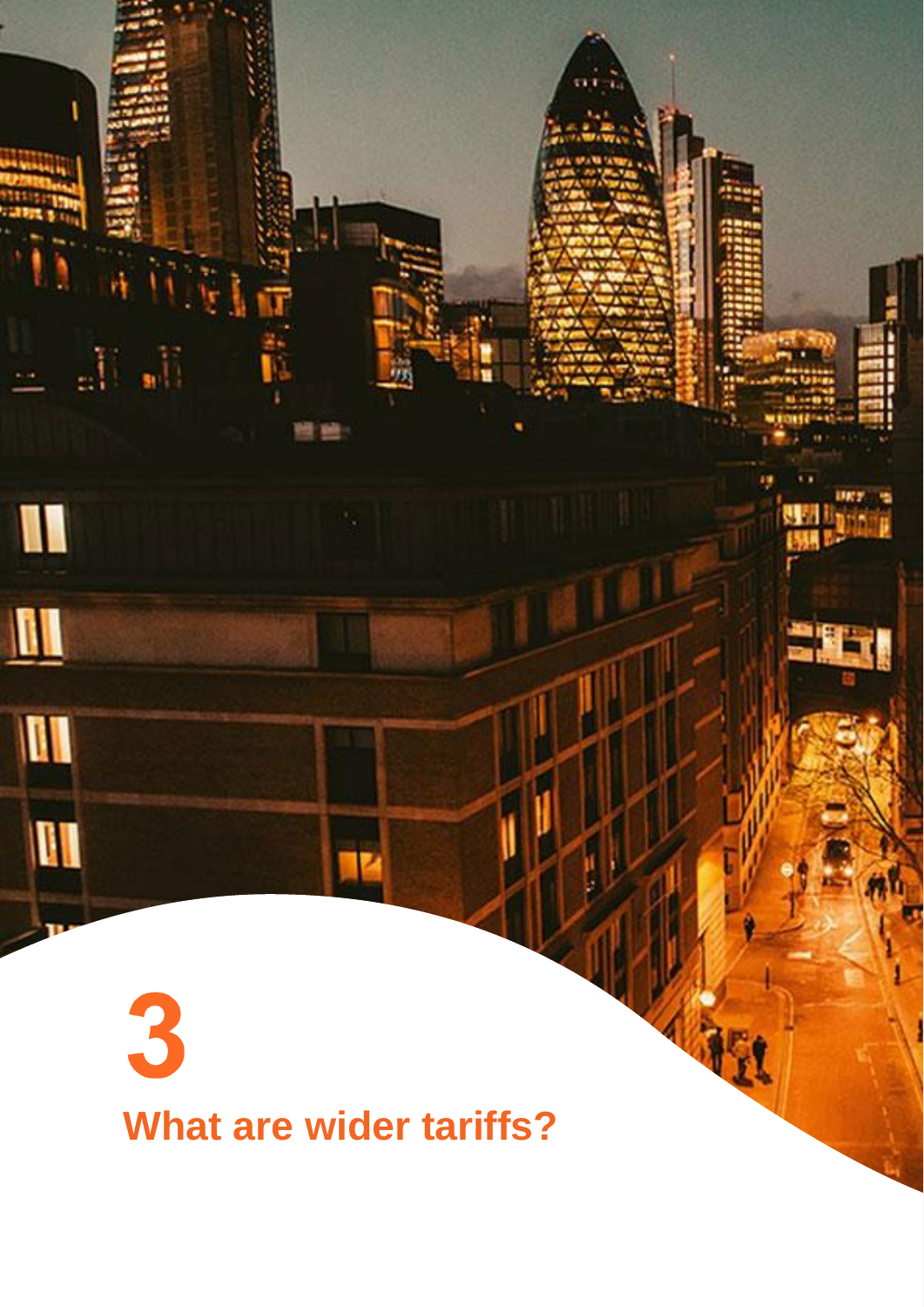### <span id="page-9-0"></span>Generation charging zones

Wider tariffs are the part of TNUoS that relate to the geographic location that the generator is connected. There are 27 generation zones in Great Britain with their own specific wider tariffs. The generation zones are as shown in the diagram below.<sup>1</sup>

Generation zones are reviewed at every price control period. The next price control period begins on 1 April 2021.



<sup>&</sup>lt;sup>1</sup> Generation charging zones are different to the 14 demand charging zones.

-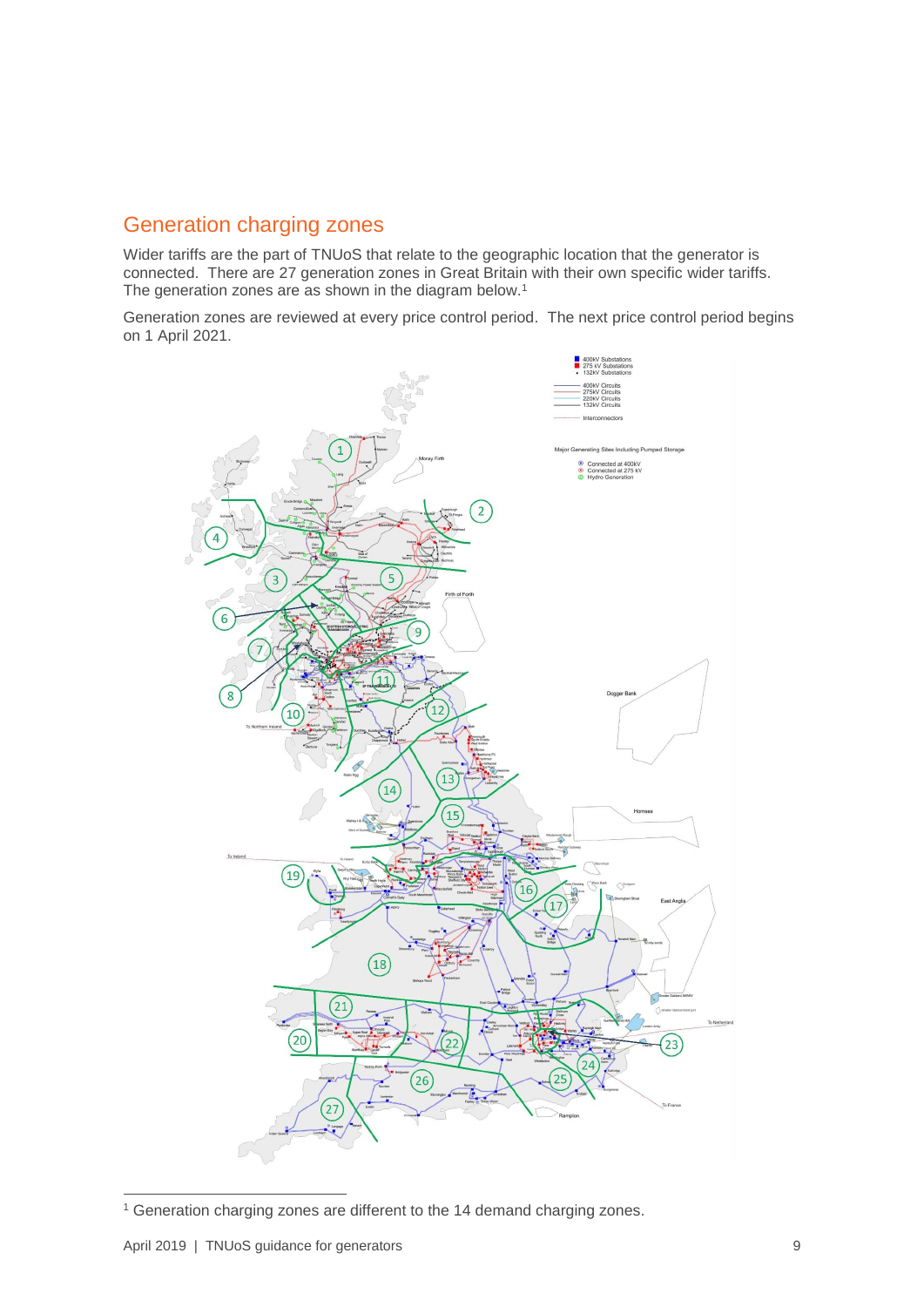### <span id="page-10-0"></span>What are the components that make up the wider tariff, and how do they apply to different generators?

The wider tariff is made up of several parts to reflect the cost of different generator types connecting to the transmission system in different parts of the country.

There are four parts that make up the wider tariff: the Peak, Year Round Shared, Year Round Not Shared, and the Residual. These apply differently to each generator, depending on what kind of generator it is.

The Peak element is paid only by generators which are designed to run at Peak times. The Year Round Elements are paid by all generators to reflect year round system usage. Depending on the generator classification, some of the Year Round elements are multiplied by the Annual Load Factor (ALF) of the generator.

The Residual is a non-locational element and so is the same in every zone.

How these components apply to different generators is represented in the diagram below.



### <span id="page-10-1"></span>Generation classifications

All generators a classified according to how they use the transmission system:

- **Intermittent**: these generators are unable to control when they run, instead they run when their fuel is available. They are unlikely to be near full capacity at peak times.
- **Conventional Low Carbon**: these generators are conventional generators which are designed to be run as baseload, but they are less controllable than other types of generator. This could be because their fuel type dictates when they must run, or because they are very difficult to switch off. They are very likely to be generating at peak times.
- **Conventional Carbon**: these generators are more easily controllable than other generators, and can be instructed to increase or decrease their output easily. They will almost certainly be running at peak times as their flexibility means they can run at times when electricity prices are highest.

Battery storage is treated the same as Pump Storage, and so is considered to be a Conventional Carbon generator.

Solar PV would be considered to be an Intermittent generator.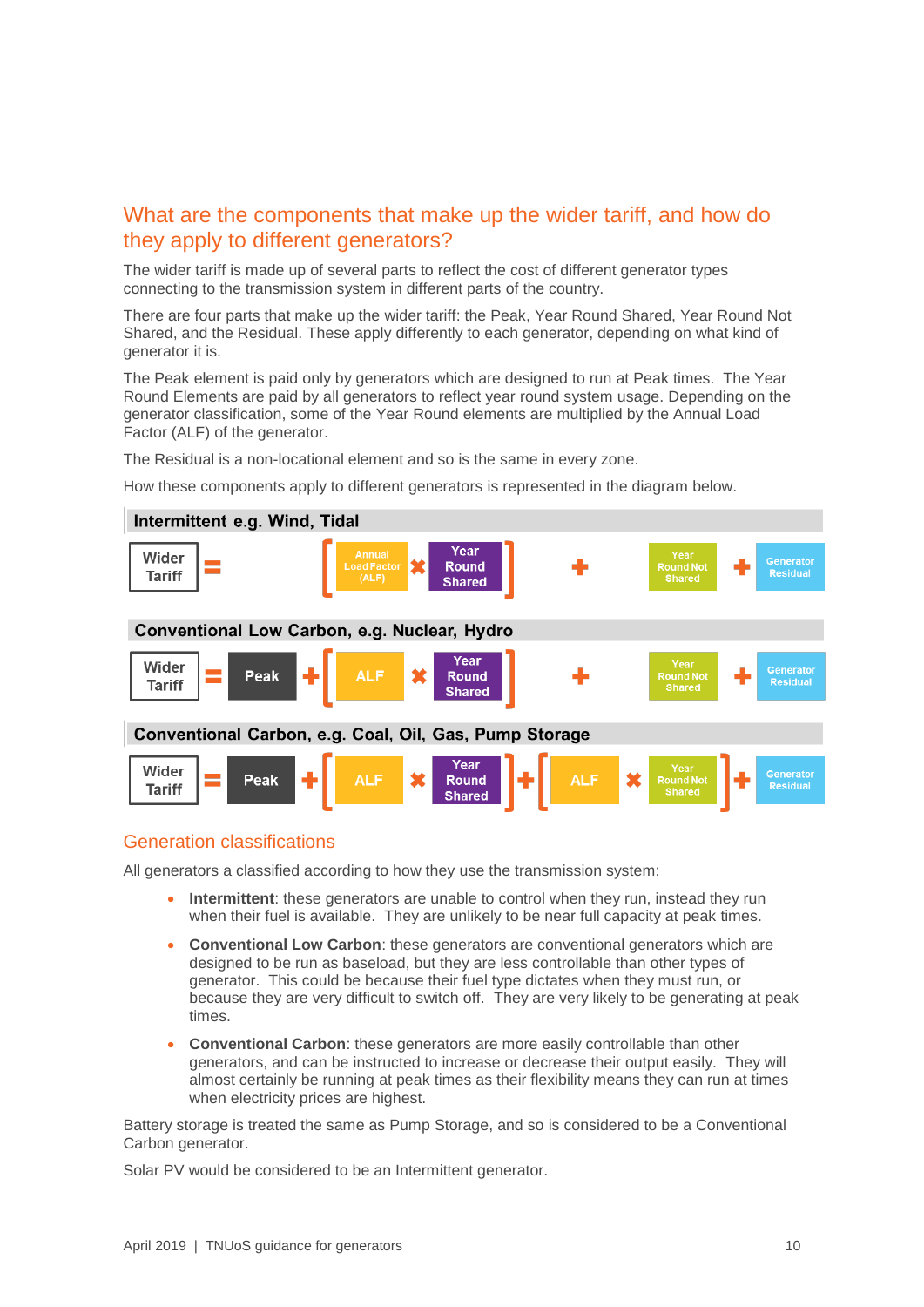### <span id="page-11-0"></span>How are wider tariffs published?

We publish at least one five-year view of TNUoS tariffs each year, and quarterly tariffs for the year ahead. Final tariffs for the charging year (April to March) are published by 31 January each year.

We publish a report and an accompanying spreadsheet containing the tables. Wider tariffs are published in a table with the following headings, broken down into the four parts.

|      |                  | <b>System</b><br><b>Peak</b> | <b>Shared</b><br>Year<br><b>Round</b> | <b>Not</b><br>Shared<br>Year<br><b>Round</b> | <b>Residual</b>         |
|------|------------------|------------------------------|---------------------------------------|----------------------------------------------|-------------------------|
| Zone | <b>Zone Name</b> | <b>Tariff</b><br>(E/KW)      | <b>Tariff</b><br>(E/KW)               | Tariff<br>(£/kW)                             | <b>Tariff</b><br>(£/kW) |

The wider tariffs are accompanied by a set of example tariffs for the different generation classifications, using the percentage in the header of the columns as the ALF: These provide an example of the rate per kW of TEC that a generator of each type might pay in each zone.

| Example tariffs for a generator of each technology<br>tvpe: |                                              |                         |  |
|-------------------------------------------------------------|----------------------------------------------|-------------------------|--|
| <b>Conventional</b><br><b>Carbon 80%</b>                    | <b>Conventional</b><br><b>Low Carbon 80%</b> | Intermittent 40%        |  |
| <b>Tariff</b><br>(E/KW)                                     | <b>Tariff</b><br>(£/kW)                      | <b>Tariff</b><br>(E/KW) |  |

### <span id="page-11-1"></span>Annual Load Factors

ALFs are calculated each year for generators which are connected to the transmission network. Some parts of the wider tariff are multiplied by the generator's ALF (see above).

We calculate ALFs each year for each connected generator by using data from the past five years where available.

For new generators with no history of generation, we use generic load factors according to their fuel type.

For more information on ALFs, please check the latest ALFs report, which is published on [www.nationalgrideso.com/tnuos](http://www.nationalgrideso.com/tnuos) for each charging year.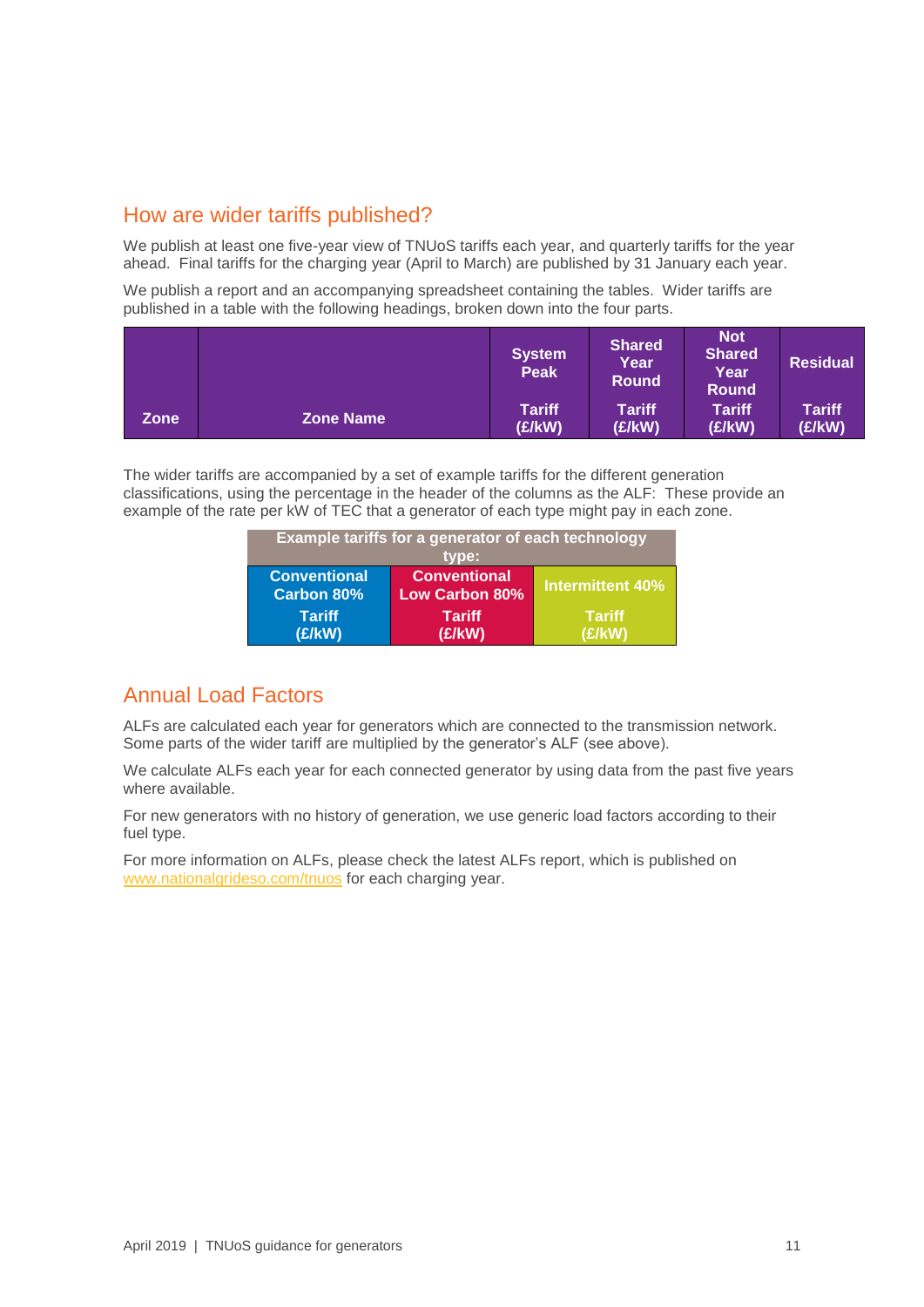<span id="page-12-0"></span>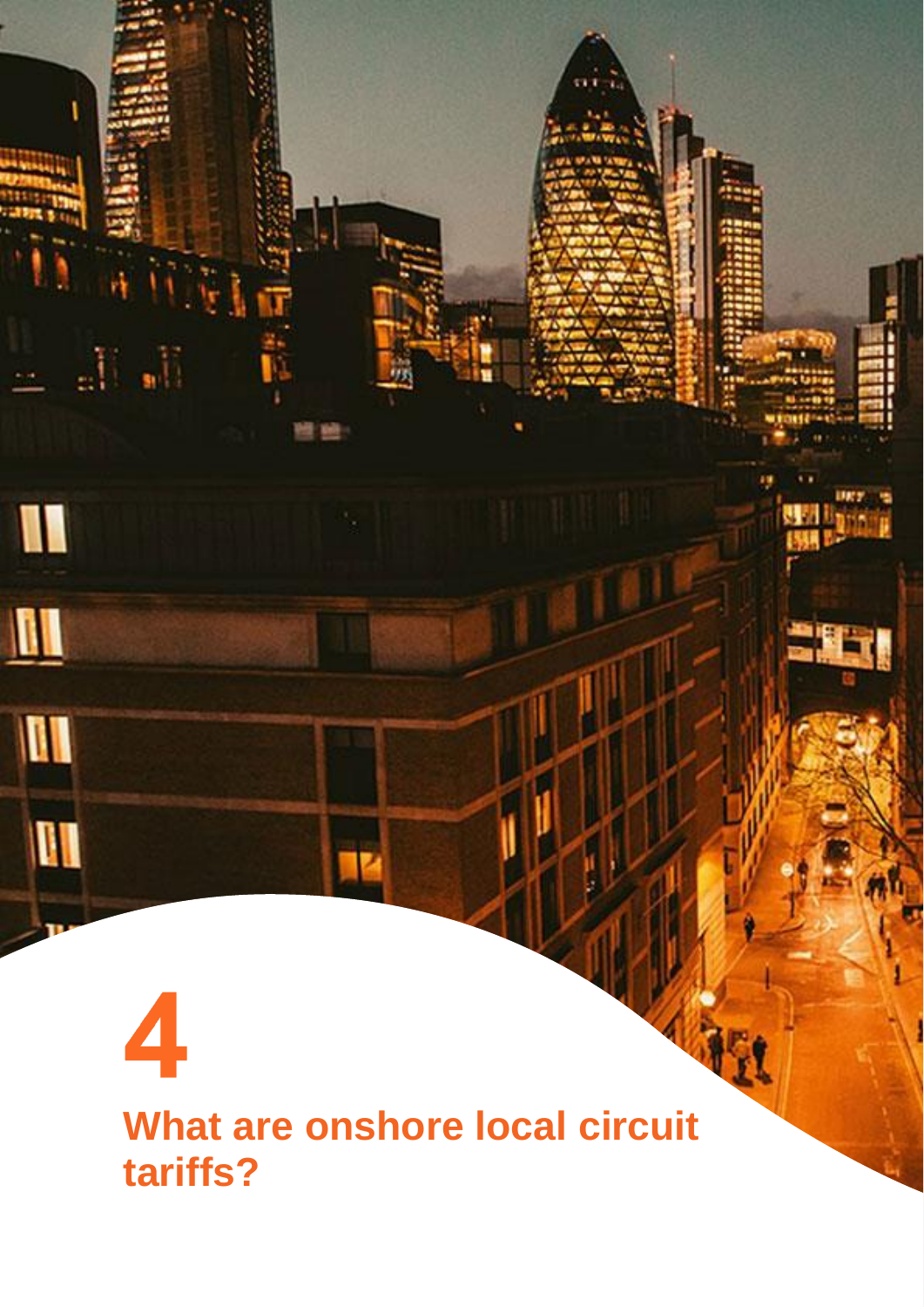Onshore and offshore generators may pay an onshore local circuit tariff if they do not connect directly to the onshore Main Interconnected Transmission System (MITS).

### <span id="page-13-0"></span>Who pays onshore local circuit tariffs?

Generators which connect directly to MITS substation **do not pay an onshore local circuit tariff**.

Generators which do not connect to a MITS substation will pay an onshore local circuit tariff. The local circuit tariff reflects the "cost" to add additional 1MW of generation capacity at the non-MITS substation, usually reflects the length and type of the circuits required to connect the MITS.

Embedded generators **do not pay onshore local circuit tariffs**.

If you are not sure if a substation is a MITS or not, please contact us to check.



### <span id="page-13-1"></span>How do I calculate my local circuit tariff?

Most onshore local circuit tariffs are calculated using generic costs for circuits of the same type, rather than the actual costs of the transmission assets built to connect the generator to the MITS.

NGESO calculates onshore local circuit tariffs for applicable generators and publishes the tariffs for the different circuits in our tariff reports. Local circuit tariffs are published in £/kW and are charged by the TEC of the generator.

Local circuit tariffs are calculated using the inputs below<sup>2</sup>:

(Year Round nodal marginal km along the local circuit using the local circuit expansion factor)

-

**X** Expansion constant **X** Local security factor

1000 (to convert the tariff into a £/kW rate)

<sup>2</sup> See CUSC section 14.15.120 for the exact calculation.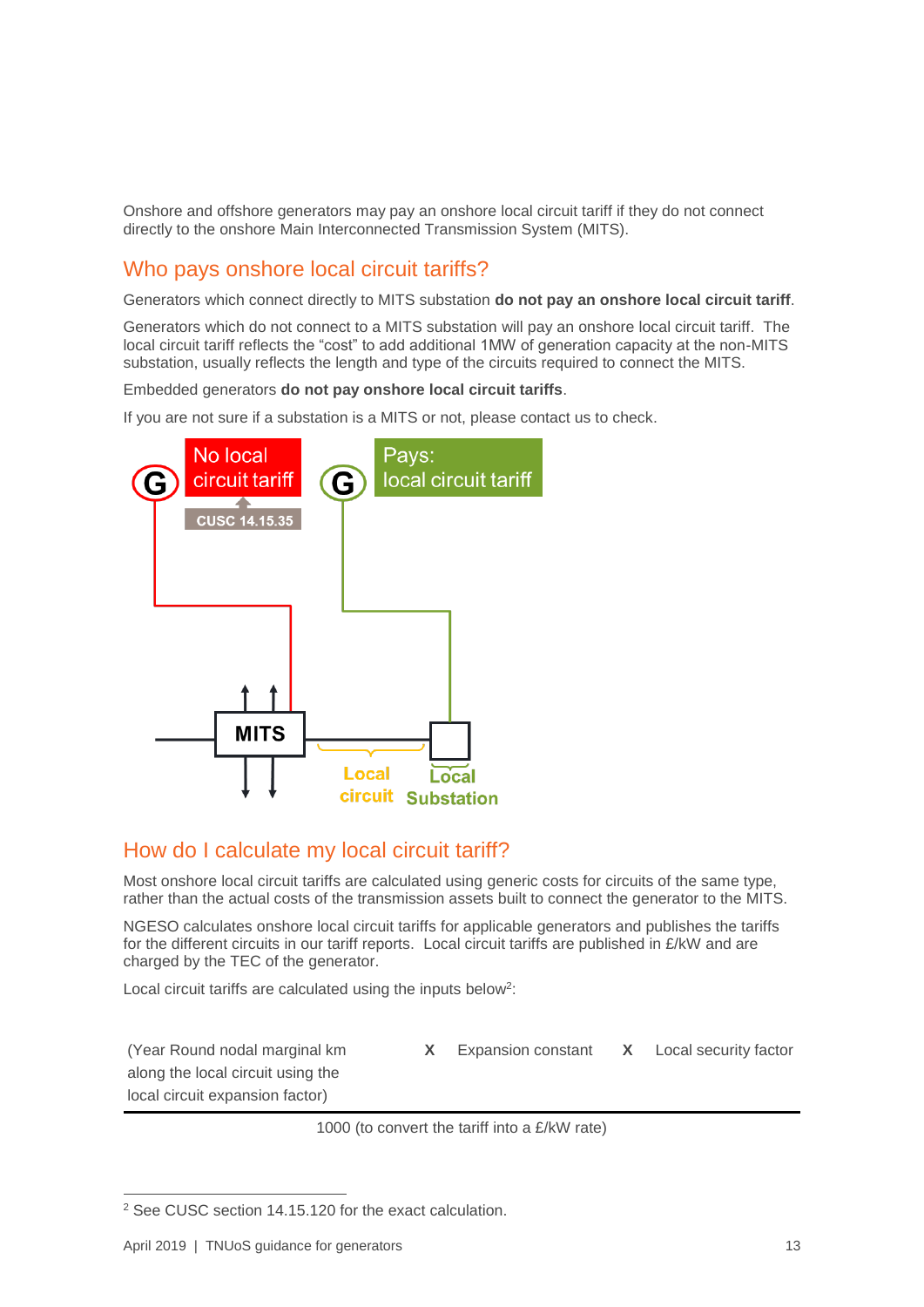The components that make up this formula are described below:

| Input                                                                                                    | <b>Description</b>                                                                                                                                                                                                                                                                                                                                                                                                                                                                                                                                                                                                                              |
|----------------------------------------------------------------------------------------------------------|-------------------------------------------------------------------------------------------------------------------------------------------------------------------------------------------------------------------------------------------------------------------------------------------------------------------------------------------------------------------------------------------------------------------------------------------------------------------------------------------------------------------------------------------------------------------------------------------------------------------------------------------------|
| Year Round nodal marginal<br>km along the local circuits<br>using the local circuit<br>expansion factors | This calculation uses the expansion factor(s) and circuit lengths for<br>the components that make up the local circuits, plus a locational<br>element based on modelled system flows. This is calculated in the<br>Transport & Tariff model that we use to calculate TNUoS tariffs. <sup>3</sup><br>See below for more information on the expansion factor and circuit<br>lengths.                                                                                                                                                                                                                                                              |
| <b>Expansion constant</b><br>(£MWkm)                                                                     | This is the indexed cost of 1MWkm of 400kV overhead line. As<br>this is the cheapest circuit type to transmit power per MW, this is<br>used as the reference cost for all GB transmission circuits.<br>The latest tariff report will tell you the current expansion constant;<br>alternatively you can find the expansion constant for the year you<br>require by looking in the latest five-year view publication.<br>The expansion constant is reviewed at each price control period.<br>There will be a review of the expansion constant and how it should<br>be indexed before the start of the next price control period in April<br>2021. |
| Expansion factor (£MWkm)                                                                                 | This is the rate by which the specific type of circuit in the<br>calculation is more expensive than the expansion constant. For<br>example, 275kV overhead line is roughly 20% more expensive<br>than 400kV, so the expansion factor for 275kV is around 1.20.4<br>The expansion factors are reviewed at each price control period.<br>There will be a review of the expansion factors before the start of<br>the next price control period in April 2021.                                                                                                                                                                                      |
| Local security factor                                                                                    | This relates to whether or not the circuit is single or double (i.e. if it<br>is redundant or not). The security factor for single circuits is 1, for<br>double circuits is 1.8.<br>The local security factors are reviewed at each price control<br>period. There will be a review of the local security factors before<br>the start of the next price control period in April 2021                                                                                                                                                                                                                                                            |

Some generators are on a "transit" route, i.e. they have more than one route linking them to the wider network. Under this configuration, wider system flows also affect local circuit tariffs, by affecting the marginal km.

In addition, some generators, although not on a "transit" route, may have some local demand at or along their local circuit (in addition to local generation). For these generators, their local circuit tariffs may fluctuate, as an additional 1MW of generation may increase or decrease the predominant flows on their local circuits.

If you have any questions about local circuits please contact us.

 $\overline{a}$ 

<sup>&</sup>lt;sup>3</sup> See [www.nationalgrideso.com/tnuos](http://www.nationalgrideso.com/tnuos) for more information on the Transport and Tariff (DCLF ICRP) model.

<sup>4</sup> Correct as of the 2019/20 charging year.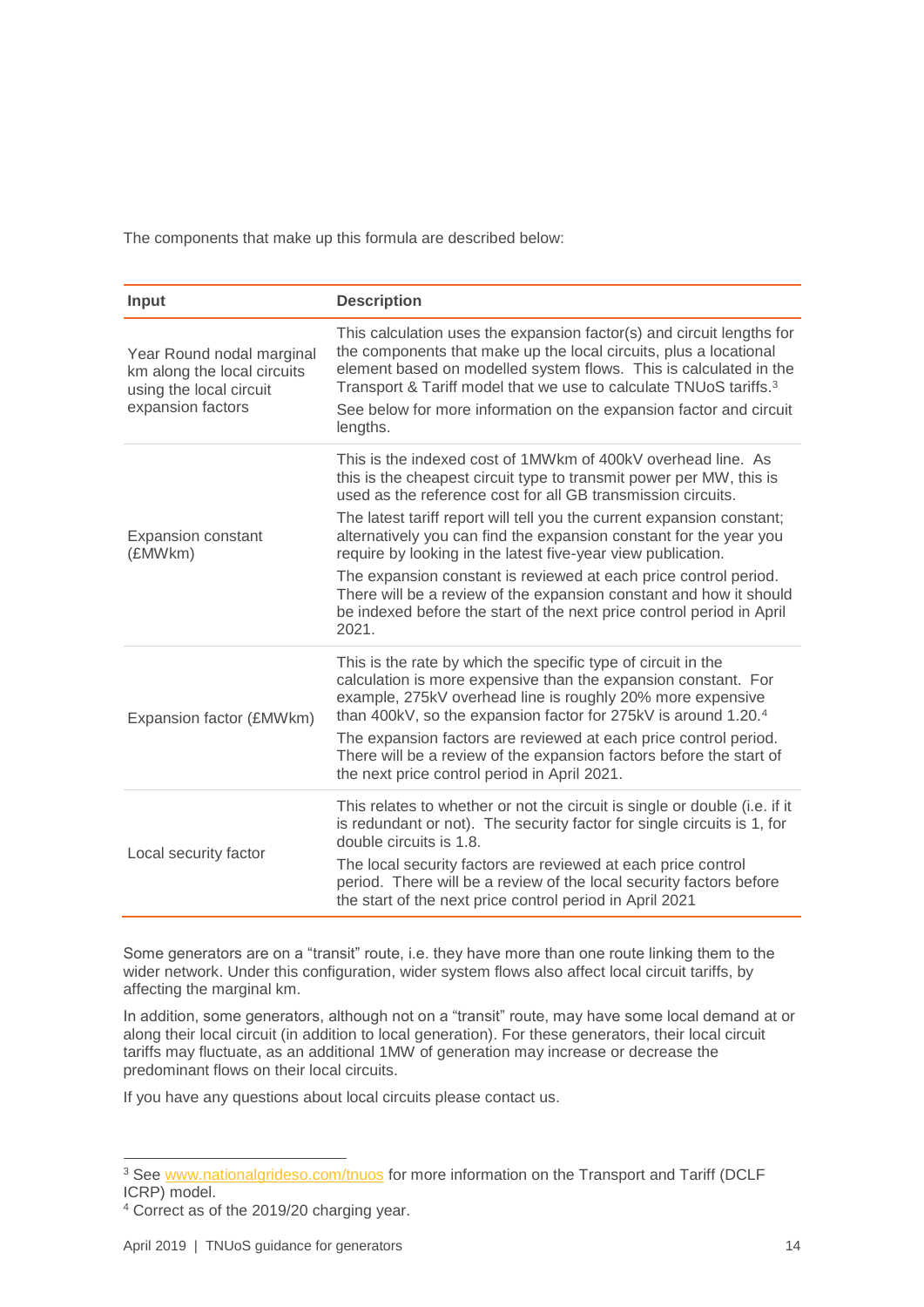### <span id="page-15-0"></span>What about offshore local circuit tariffs?

Offshore local circuit tariffs are calculated differently to onshore local circuits. Please see our offshore charging guide on our website for details on how these tariffs are calculated.

<https://www.nationalgrideso.com/charging/charging-policy-and-guidance>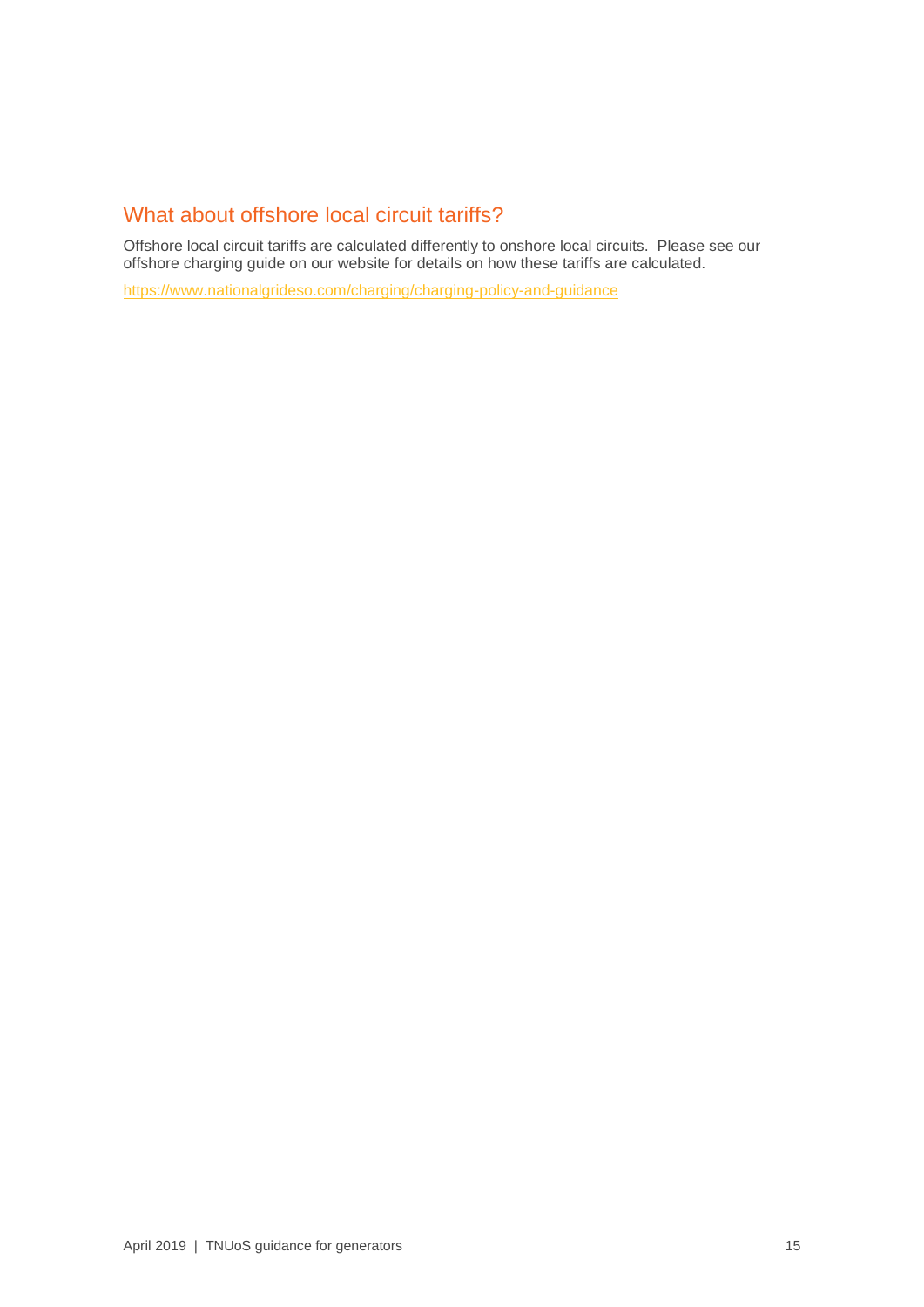## <span id="page-16-0"></span>5 **What are onshore local substation tariffs?**

 $\mathbb{H}_n$ 

I

 $\mathbf{u}$ 

 $\mathbf{u}$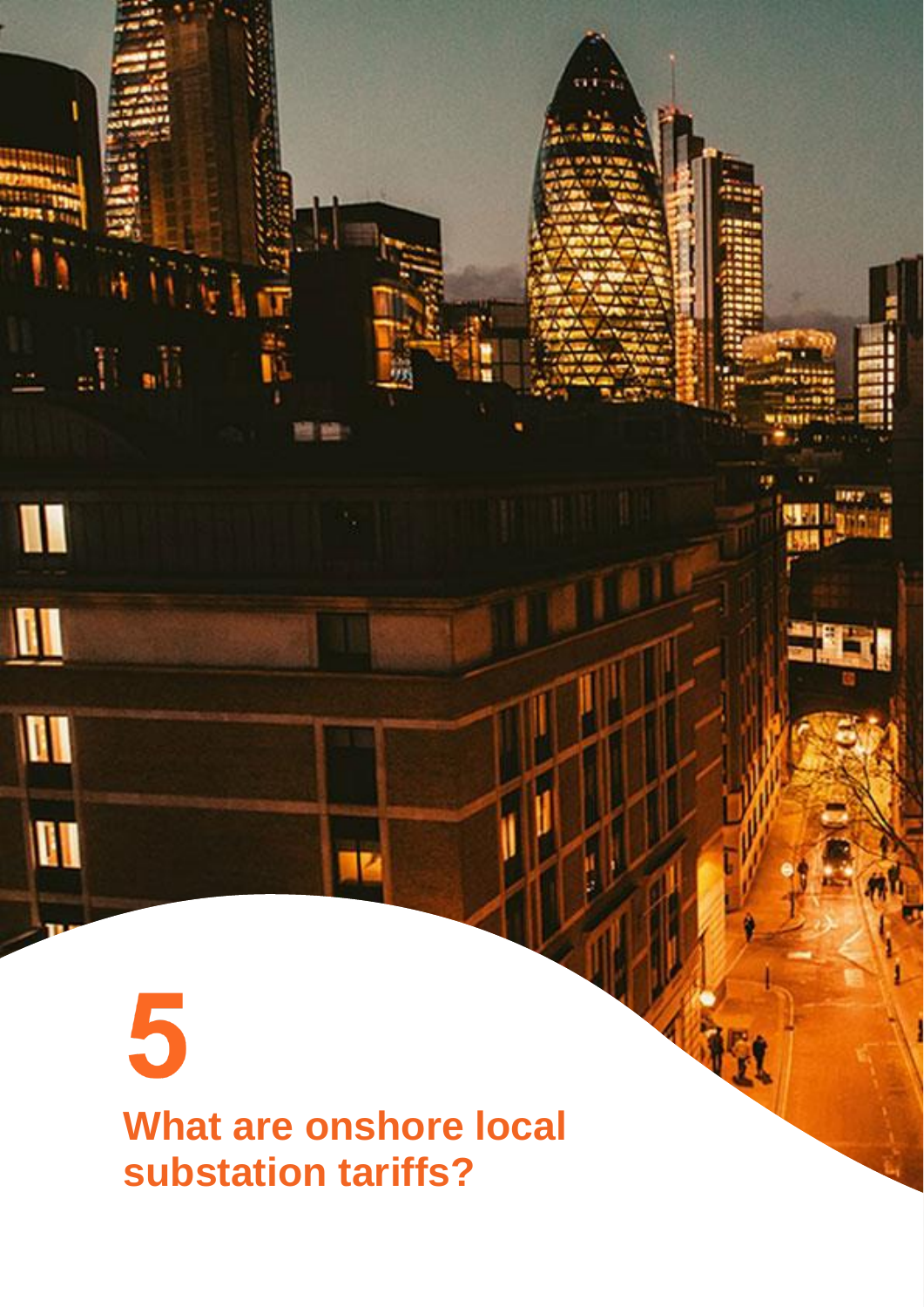### <span id="page-17-0"></span>Who pays onshore local substation tariffs?

Onshore local substation tariffs are charged to generators which connect directly to the transmission network.

Generators pay the local substation tariff for the first substation on the GB transmission network that they connect to.

Embedded generators **do not pay onshore local substation tariffs**.

### <span id="page-17-1"></span>How are onshore local substation tariffs calculated?

Onshore substation tariffs are generic and are calculated at the start of each price control period. They are indexed by average May to October RPI each year.

There are three factors which affect the charge for each substation:

| <b>Factors</b>                                                                          | <b>Related categories</b>           |
|-----------------------------------------------------------------------------------------|-------------------------------------|
| Voltage                                                                                 | 132kV, 275kV or 400kV               |
| Redundancy                                                                              | Single (non-redundant) or Redundant |
| Total volume of generation (in TEC) connected <1320kV or =>1320kV<br>at that substation |                                     |

### <span id="page-17-2"></span>How are onshore local substation tariffs published?

If you are not sure about which substation you connect to, or what kind of substation it is, please contact us to check.

### <span id="page-17-3"></span>What about offshore local substation tariffs?

Offshore local substation tariffs are calculated differently to onshore local circuits. Please see our offshore charging guide on our website for details on how these tariffs are calculated.

<https://www.nationalgrideso.com/charging/charging-policy-and-guidance>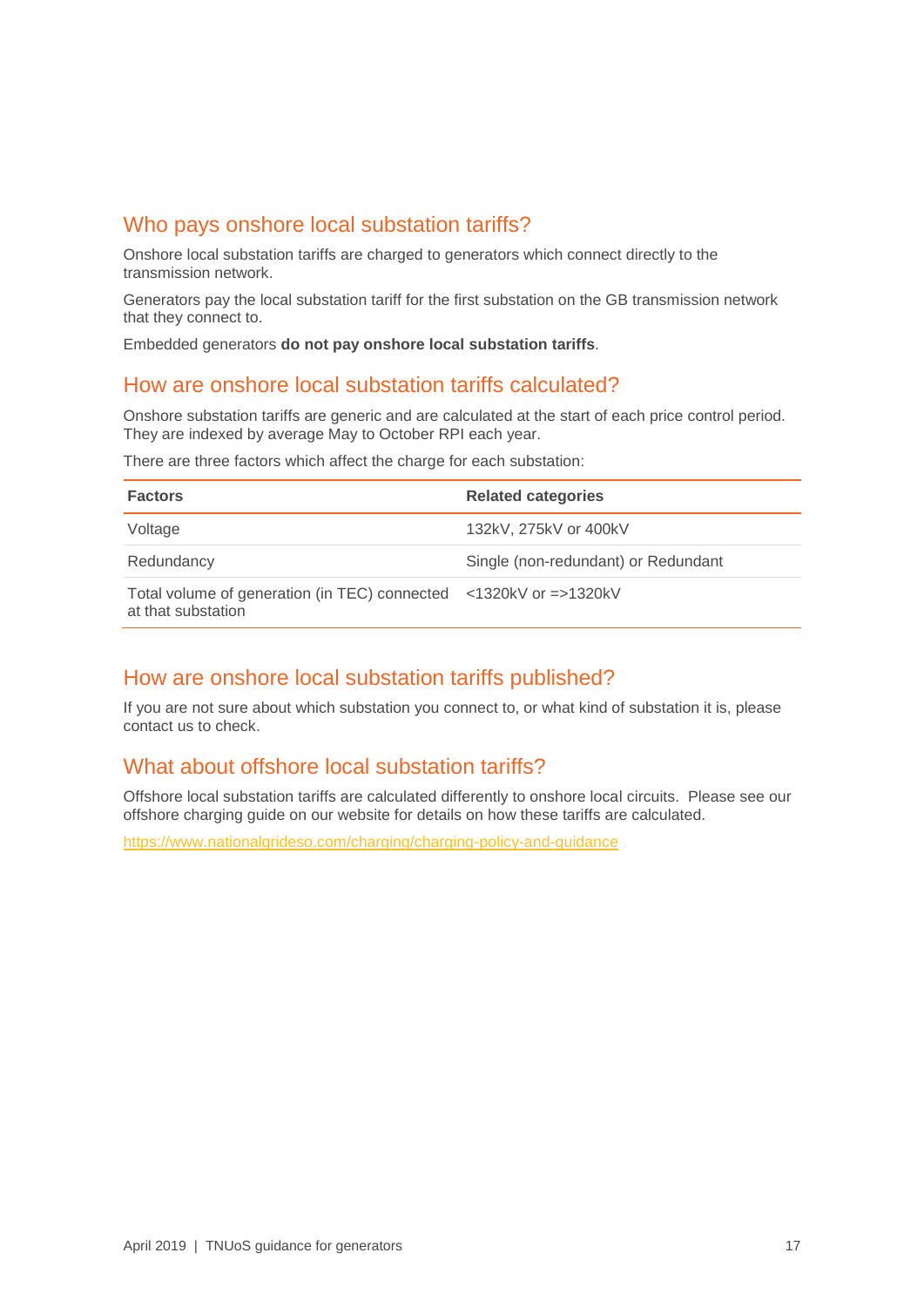# <span id="page-18-0"></span>6 **Small Generator Discount**

 $\mathbb{H}_n$ 

I

 $\mathbf{u}$ 

III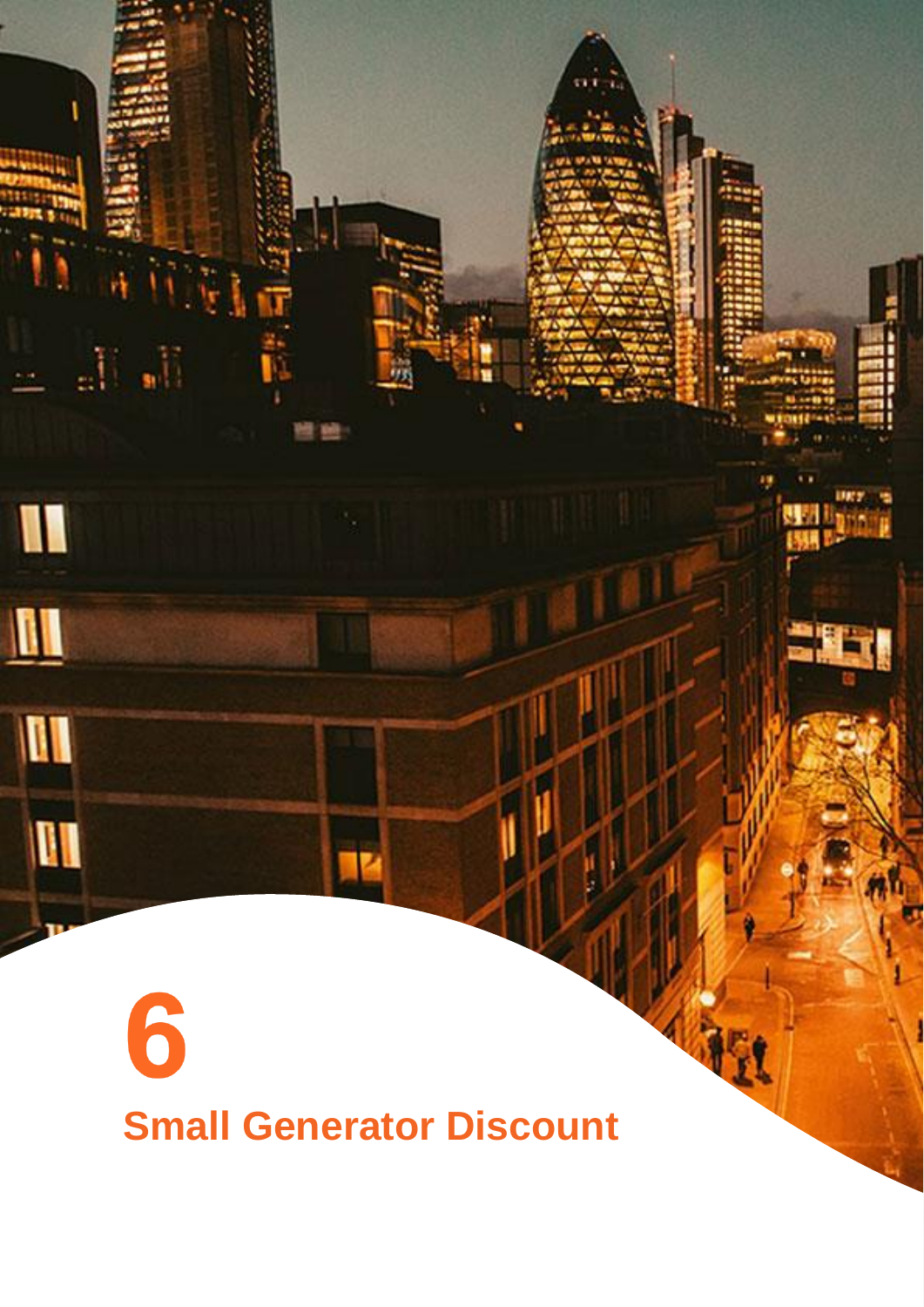### <span id="page-19-0"></span>What is the Small Generator Discount?

Generators which are directly connected in Scotland at 132kV and have less than 100MW of TEC receive a discount to their TNUoS tariff through the Small Generator Discount. This is intended to address the difference between generators in Scotland compared to England and Wales, as generators of less than 100MW and are connected at 132kV in England and Wales are not eligible to pay TNUoS.

### <span id="page-19-1"></span>How is the Small Generator Discount calculated?

The discount paid to generators is equal to the sum of the generator and demand residuals divided by four. This is paid to eligible generators as a £/kW rate, netting off their annual TNUoS liability. In some cases this causes a generator's annual TNUoS liability to go from positive to negative.

### <span id="page-19-2"></span>How is the discount paid for?

NGESO estimates the volume of generation eligible to receive the discount, and the amount of revenue required to pay generators. We calculate an additional charge for HH and NHH customers to be added to demand tariffs to recover the Small Generator Discount revenue paid out to generators.

### <span id="page-19-3"></span>When will the Small Generator Discount end?

The Small Generator Discount is part of NGESO's Standard Electricity Transmission Licence Condition C13 (Adjustment to use of system charges (small generators)). It was due to end on 31 March 2019, however Ofgem has extended the discount until 31 March 2021.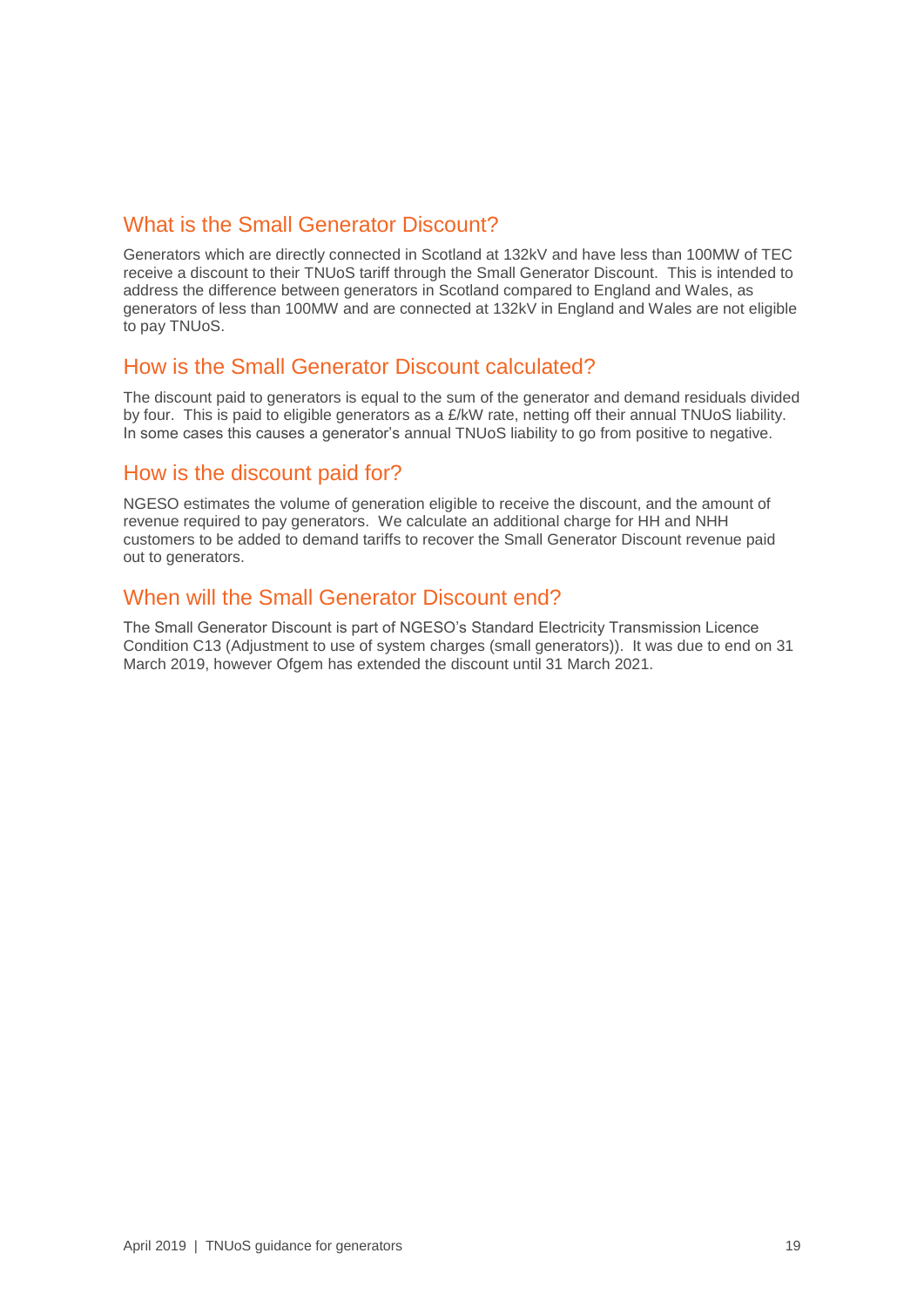### <span id="page-20-0"></span>7 **Generators with negative TNUoS tariffs**

 $\mathcal{M}$  ,  $\mathcal{M}_\text{eff}$ 

I

 $\mathbf{u}$ 

II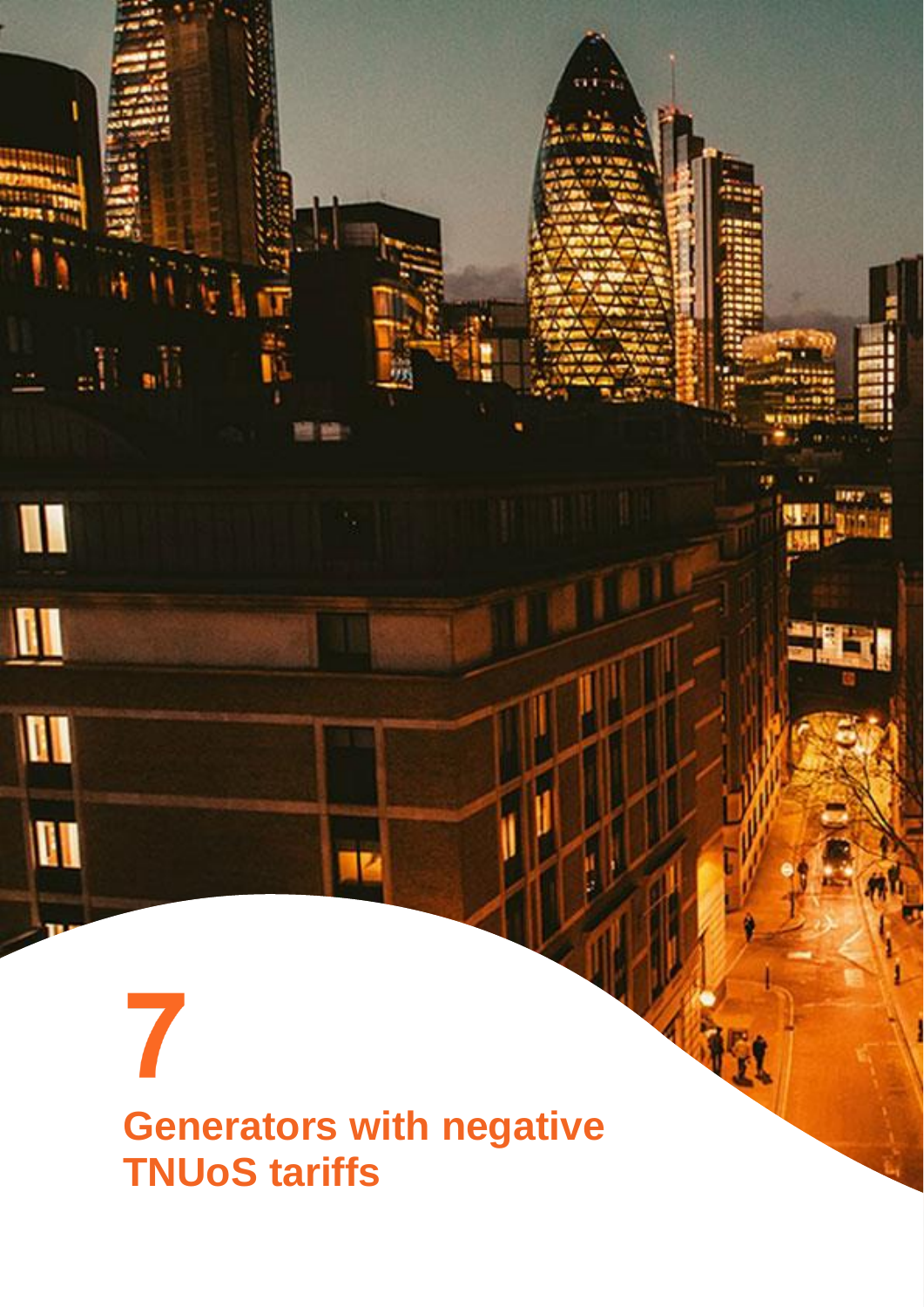### <span id="page-21-0"></span>How are tariffs calculated for generators with negative tariffs?

If the full tariff for your generator is negative, (i.e. the sum of the wider, local and Small Generator Discount components) then the way your generator is billed is different to the way generators with positive tariffs are billed.

Generators with a negative tariff are paid their TNUoS throughout the year in equal monthly instalments. At the end of the year, some of this money might be reclaimed by NGESO during the generation reconciliation.

The generation reconciliation happens after the end of the charging year. This is when NGESO compare the TEC of the generator to the average output of the generator over the three settlement periods of highest output from November to the end of February each year. These three settlement periods are specific to each generator, and must be separated from each other by ten clear days.

### <span id="page-21-1"></span>Example

If a 100MW generator has a TNUoS tariff of -£5/kW, then throughout the year they will be paid £500,000.

After the end of the charging year, NGESO will use settlement data to identify the three settlement periods from 1 November to the end of February during the charging year. In this example, the highest output was on 7 January; the second was on 10 November; and the third was on 15 February. All of these dates are separated by more than ten clear days:



The average generation capacity in MW used over these three periods is:

 $(99.5 + 100 + 98.8) = 99.4$  MW 3

The generator's TNUoS payments are then recalculated based on this figure:

99.4MW  $* -E5 = \text{\pounds}497.000$ 

According to this calculation, NGESO will reclaim £3,000 from the generator in the reconciliation:

(Original payment) £500,000 minus £497,000 = £3,000.

For more information see CUSC 14.18.13-17.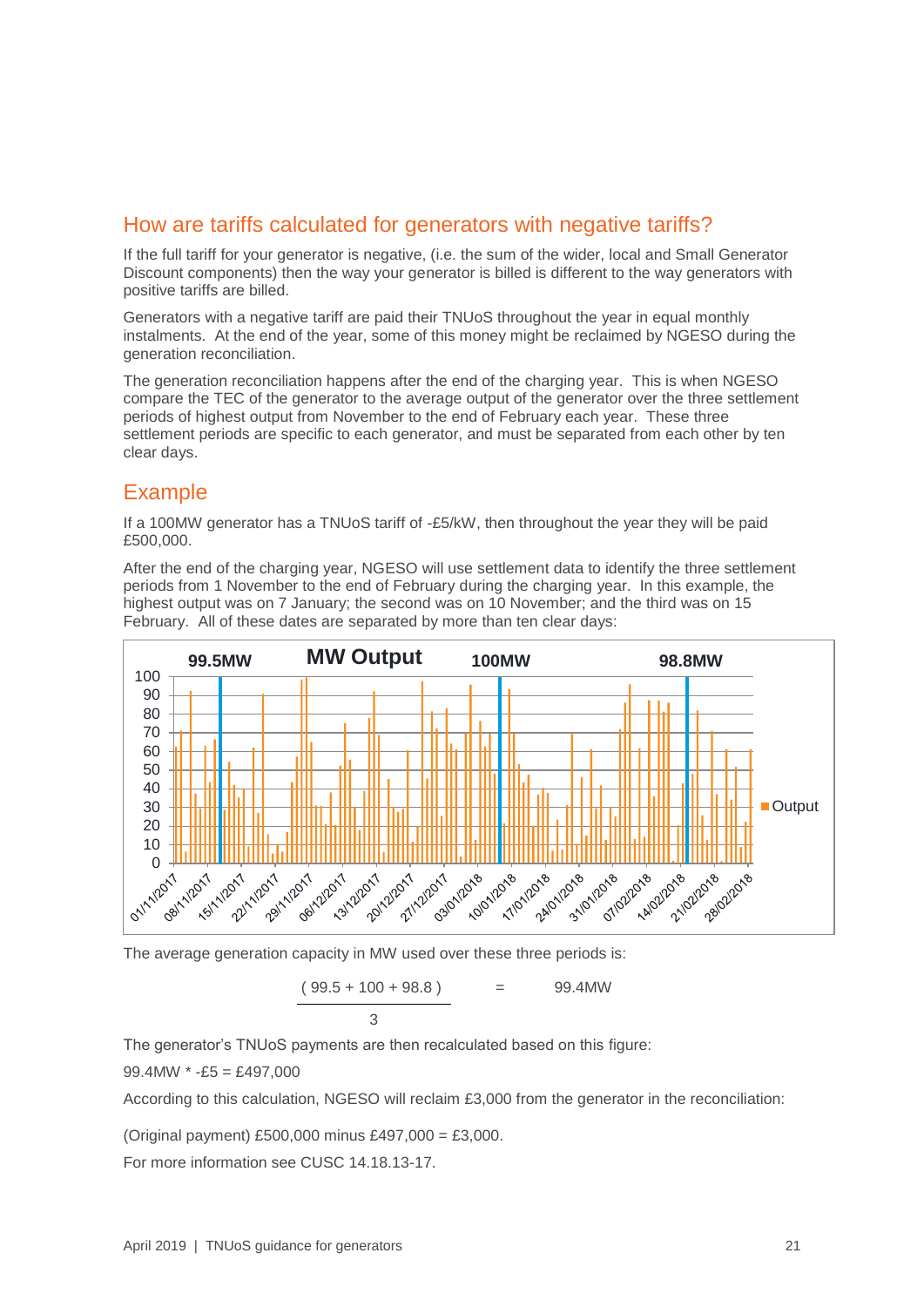## <span id="page-22-0"></span>8 **Charges for embedded generators of less than 100MW**

 $\mathbb{R}^n$ 

 $\blacksquare$ 

 $\blacksquare$ 

 $\mathbf{u}$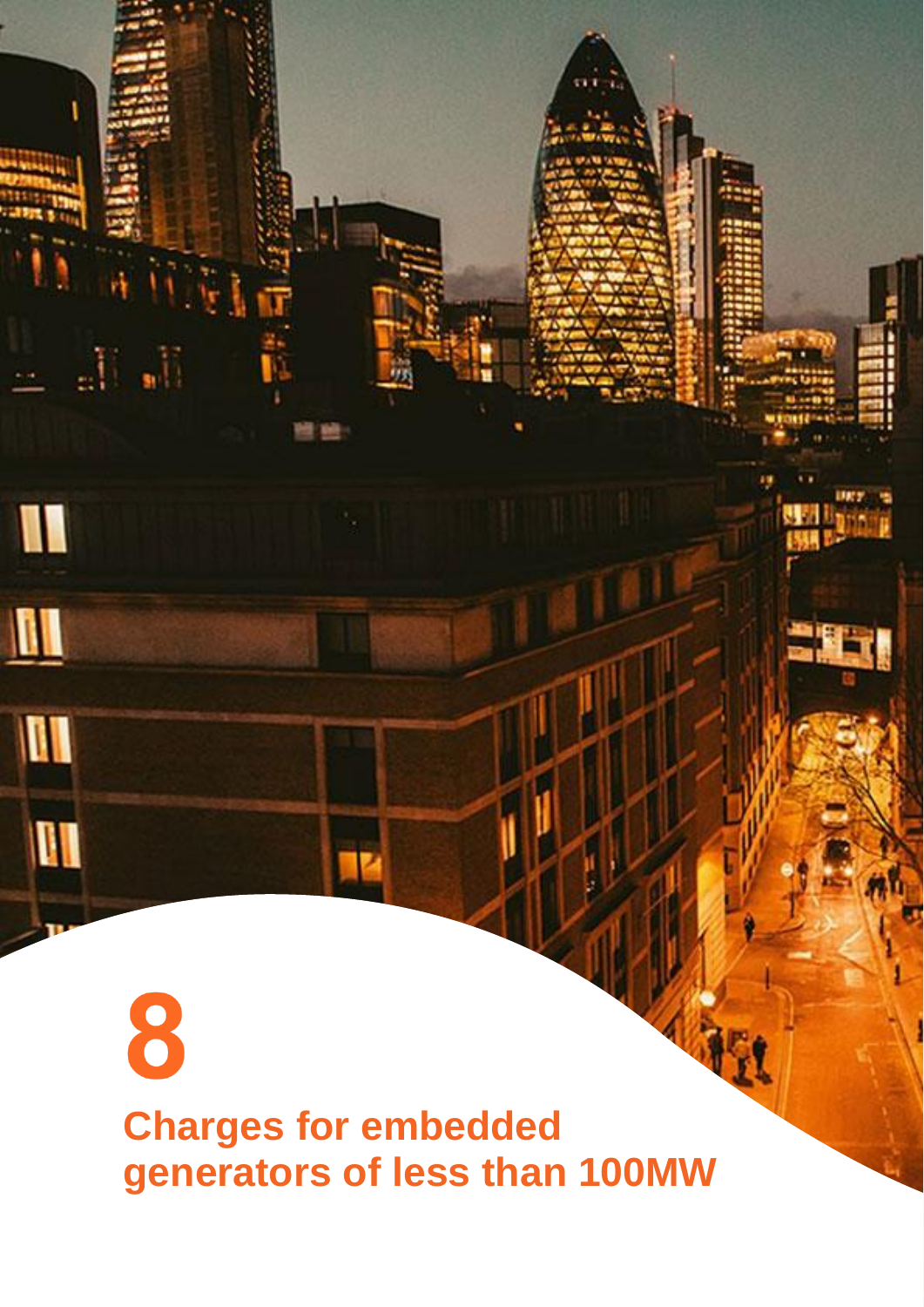### <span id="page-23-0"></span>Am I charged generation TNUoS?

If your generator has less than 100MW of TEC, then you are not charged generation TNUoS tariffs.

### <span id="page-23-1"></span>Am I charged demand TNUoS?

You may be eligible to pay Half-Hourly (HH) demand tariffs if you take demand over the Triad periods. Please note: HH tariffs are charged on your gross demand rather than net demand, so even if you are generating more power than you are taking off the system over the Triads, then you will still be charged demand charges.

For more information on HH demand tariffs, please see the guide to Triads on our website: [https://www.nationalgrideso.com/charging/charging-policy-and-guidance#Triads](https://www.nationalgrideso.com/charging/charging-policy-and-guidance#triads)

### <span id="page-23-2"></span>Am I eligible to receive Embedded Export Tariff payments?

Embedded generators which do not pay generation TNUoS charges may be liable to receive Embedded Export Tariff (EET) payments for generating over the Triad periods. The EET has replaced the "Triad Benefit", an embedded benefit payment.

If your generator generates over the Triad periods, then you may be eligible to receive payment for the volume you produce. EETs are calculated and published prior to the charging year (April to March) by 31 January each year. They are charged in £/kW, and there is a specific tariff for each of the 14 demand zones. The tariffs are NOT based on the 27 generation zones.

EETs are paid by NGESO to suppliers and embedded generators. In most cases, NGESO pays the supplier who then pays the embedded generator. NGESO pays suppliers in the initial demand reconciliation, by the end of the June that follows the charging year.<sup>5</sup>

Your export volume is the average of your generation output over the Triad periods.

 $\overline{a}$ 

<sup>5</sup>See our guide to billing timelines on our website: <https://www.nationalgrideso.com/charging/charging-policy-and-guidance#triads>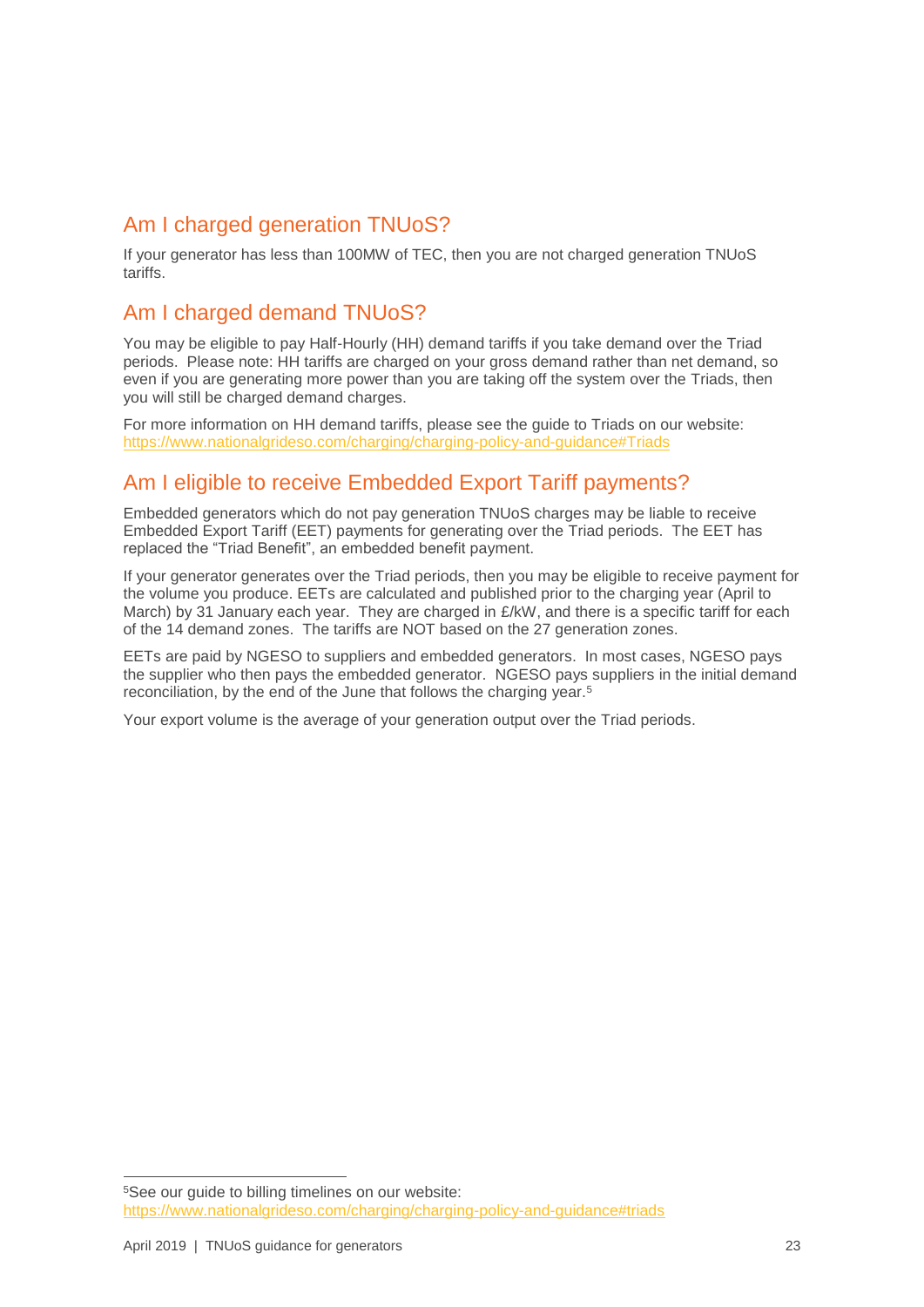### <span id="page-24-0"></span>How do I calculate my embedded export volume?

You will need to convert your metered generation in kWh to an average Triad kW figure. Here's how to do it:

Firstly, convert your generation in kWh to kW:

|                                 | 1.      | $\mathcal{P}$ | <b>Triad Triad Triad</b><br>3 |
|---------------------------------|---------|---------------|-------------------------------|
| Generation (kWh) 2000 3000 5000 |         |               |                               |
| Time (hours)                    | $0.5 -$ | 0.5           | 0.5                           |
| $KW = KWh/hours$                |         |               | 4000 6000 10000               |

Next, take the average of your kW taken over the Triads:

| $=$ Triad 1 + Triad 2 + Triad 3 (kW) | $= 4000 + 6000 + 10000$ | $= 6666.66$ kW |
|--------------------------------------|-------------------------|----------------|
| -3 Triads                            |                         |                |

In this example, the average generation over the Triads is **6,666.66kW**. This is the volume you will be paid for.

### <span id="page-24-1"></span>How am I paid for my embedded export volume?

This depends on how your meter is administered, which is determined by your metering arrangements with Elexon and your supplier. Central Volume Allocation (CVA) registered generators are paid directly by NGESO, whereas Supplier Volume Allocation (SVA) registered generators are paid through their supplier. For more information please visit the Elexon website [https://www.elexon.co.uk/operations-settlement/.](https://www.elexon.co.uk/operations-settlement/)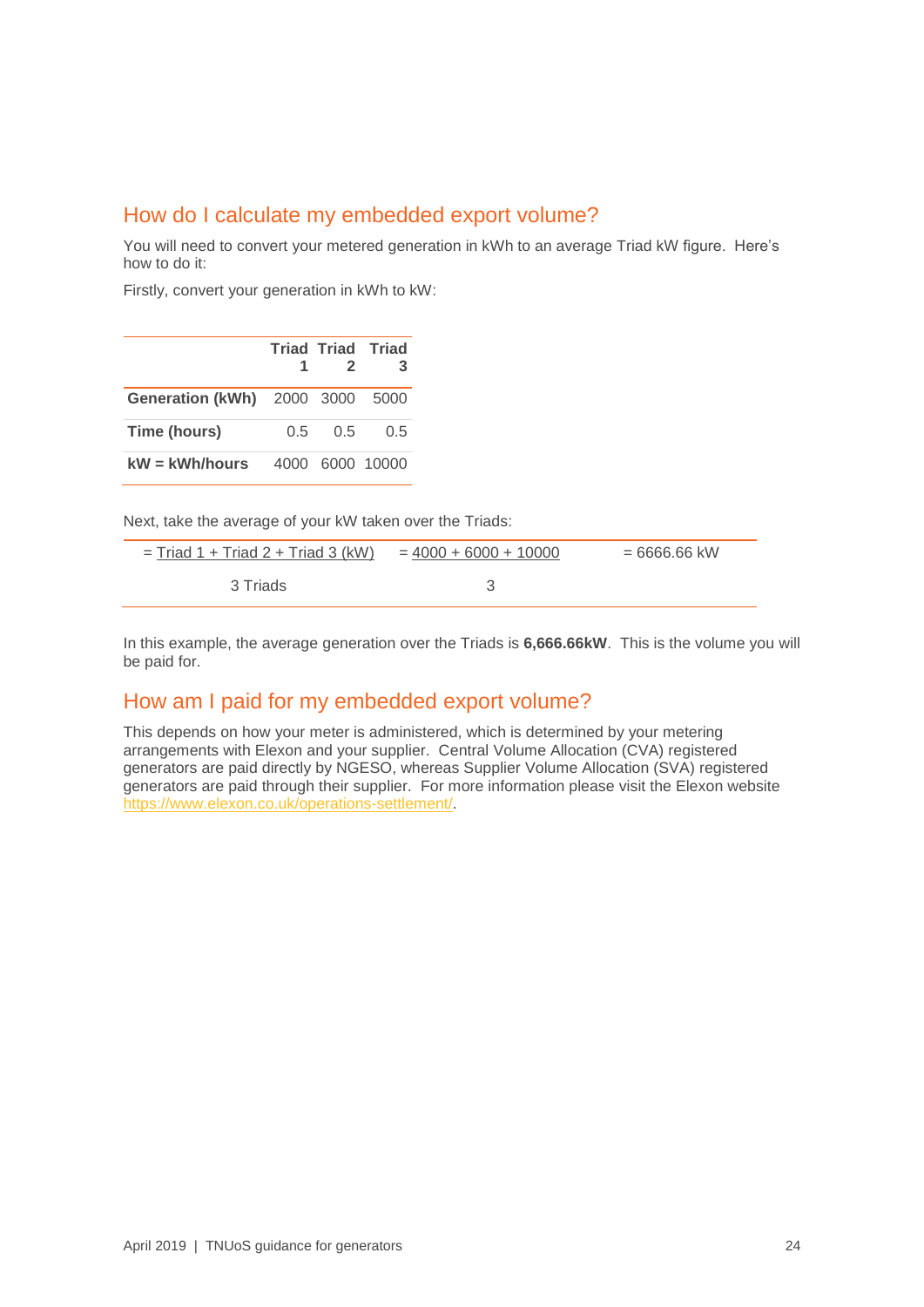<span id="page-25-0"></span>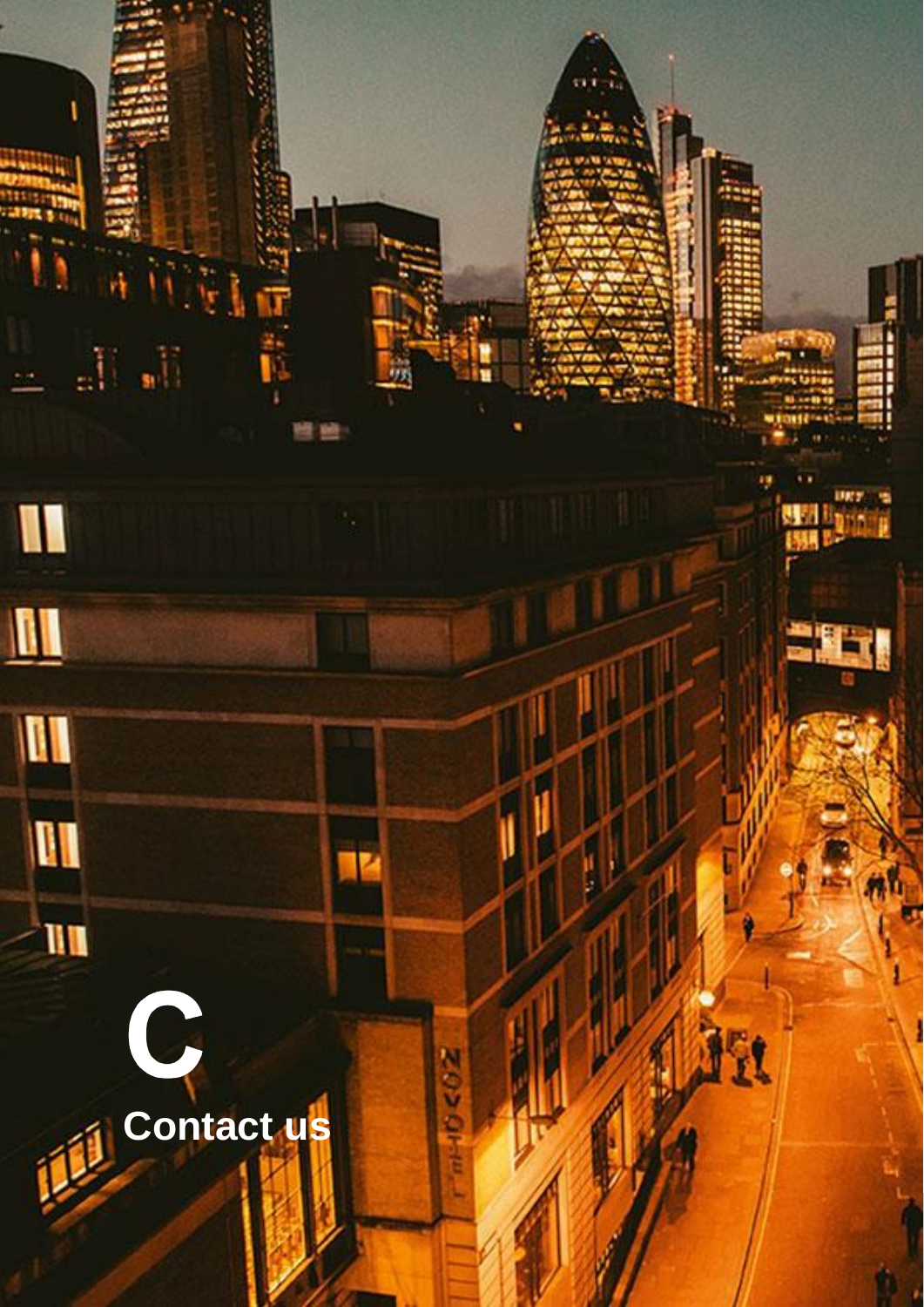For more information please contact the TNUoS team at [TNUoS.Queries@nationalgrid.com](mailto:TNUoS.Queries@nationalgrid.com) or call 01926 654633.

### <span id="page-26-0"></span>**Disclaimer**

In the event of any inconsistencies between this guidance note and the CUSC, the NGC Use of System Charging Methodology or the BSC, then the CUSC, the NGC Use of System Charging Methodology or the BSC will take precedence.

The CUSC and all Code subsidiary documentation can be downloaded from the National Grid Website. The Statement of the Use of System Charging Methodology and the CUSC can be downloaded from the website.